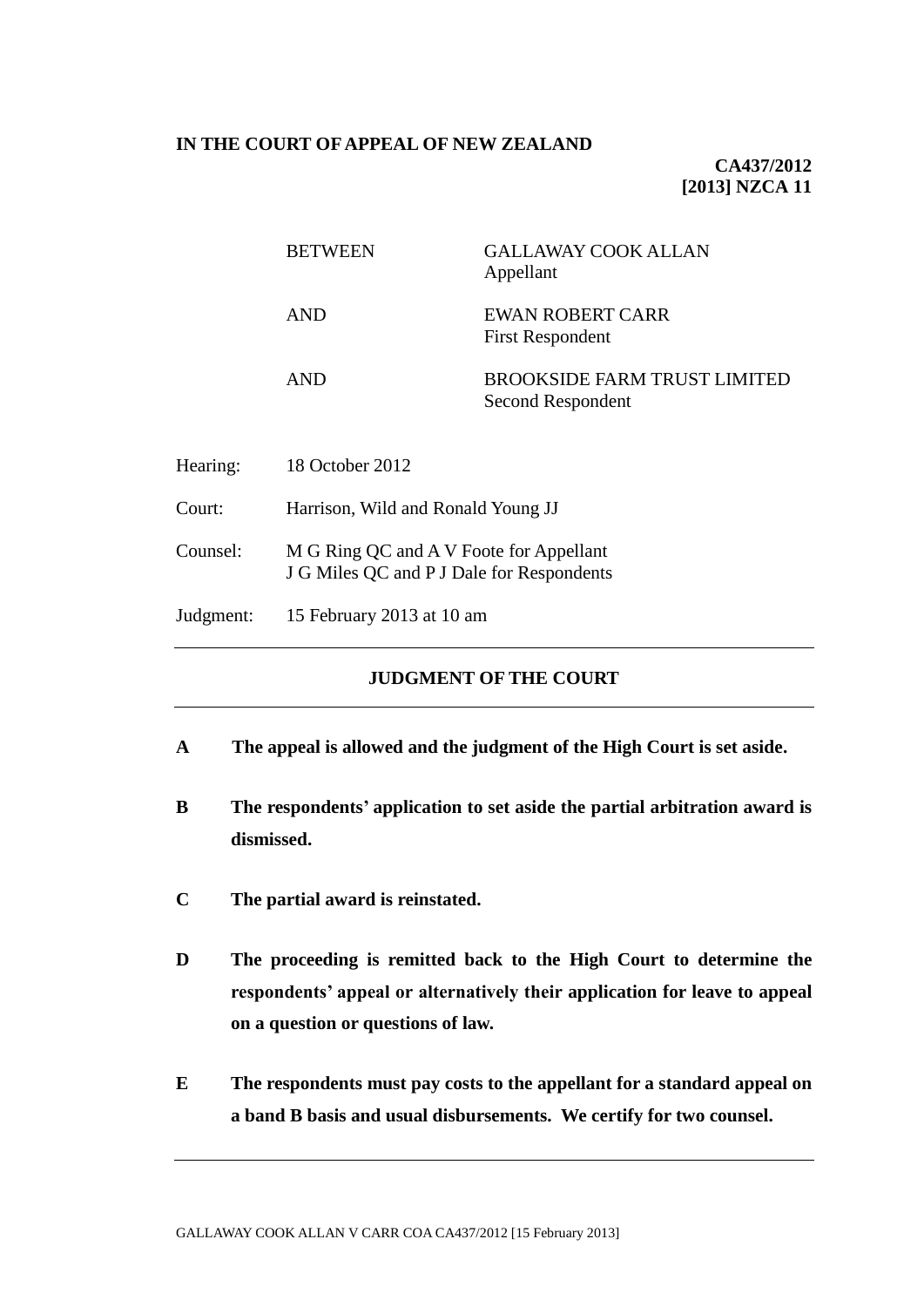## **REASONS OF THE COURT**

# (Given by Harrison J)

# **Table of Contents**

|                   |                                        | Para No |
|-------------------|----------------------------------------|---------|
|                   | <b>Introduction</b>                    | [1]     |
|                   | <b>Background</b>                      | [2]     |
| <b>High Court</b> |                                        | [10]    |
| <b>Decision</b>   |                                        | [16]    |
| (a)               | <b>Jurisdiction</b>                    | [16]    |
| (b)               | Invalidity                             | [20]    |
|                   | General principles<br>(i)              | $[20]$  |
|                   | Excess of jurisdiction<br>(ii)         | $[34]$  |
|                   | (iii)<br>Summary                       | [42]    |
|                   | Arbitration agreement<br>(iv)          | [43]    |
|                   | Statutory provisions<br>(v)            | $[55]$  |
|                   | Nature of statutory invalidity<br>(vi) | $[59]$  |
|                   | Conclusion<br>(vii)                    | [61]    |
| (c)               | Discretion                             | [62]    |
| <b>Result</b>     |                                        | [71]    |

## **Introduction**

<span id="page-1-0"></span>[1] This appeal raises the issue of whether the High Court correctly set aside an arbitral award in circumstances where the agreement to refer to arbitration included an invalid and unenforceable right of appeal on questions of fact.<sup>1</sup> Underlying that issue are questions about the legal principles governing rights of severance of contractual provisions and the Court's residual discretion to set aside an award. Subsidiary issues also arise about whether the award should have been set aside on other grounds and whether leave to appeal on questions of law should have been granted.

### **Background**

<span id="page-1-1"></span>[2] The relevant circumstances are undisputed and can be stated briefly.

 $\bar{1}$ 

<sup>1</sup> *Carr v Gallaway Cook Allan* [2012] NZHC 1537, [2012] 3 NZLR 97.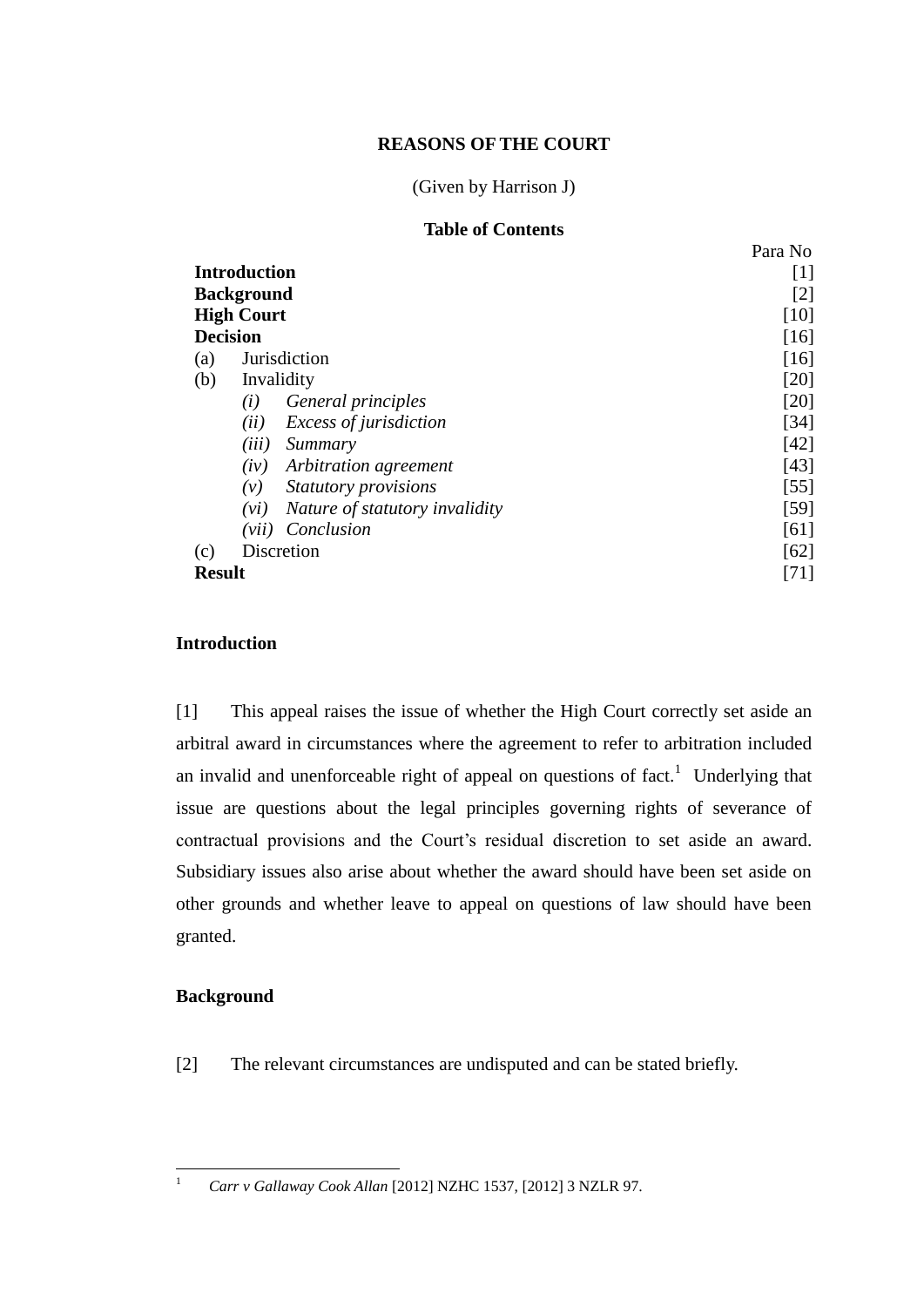[3] The first respondent in this appeal, Ewan Carr, was formerly in a substantial commercial partnership with Rodney Humphries and associated entities. Differences arose between them. Litigation followed in the High Court. Mr Carr obtained summary judgment against Mr Humphries for specific performance of an agreement to sell shares.<sup>2</sup> Mr Humphries filed but abandoned an appeal to this Court.

[4] In May 2007 the parties entered into an amended settlement agreement (the ASA) for the purpose of settling their differences. The Humphries interests agreed to transfer to Mr Carr farming and hotel properties in the Maniatoto Basin in Central Otago for a substantial sum. Settlement was agreed for 4 pm on 31 May 2007, time being of the essence. The settlement process was extremely complex and involved a number of parties. Mr Carr was unable to settle on time and the Humphries interests cancelled the ASA. The appellant in this appeal, Gallaway Cook Allan (GCA), acted for Mr Carr on the transaction.

[5] Mr Carr challenged the validity of the Humphries' cancellation of the ASA. He issued proceedings in the High Court at Dunedin. Randerson J dismissed the application.<sup>3</sup> This Court dismissed Mr Carr's appeal.<sup>4</sup> Associated litigation followed. An appeal by Mr Humphries against a subsequent decision involving another property was dismissed by this Court.<sup>5</sup>

[6] Mr Carr later received advice from another firm of solicitors. As a result, he notified GCA that he held the firm responsible for his failure to settle the ASA on time. He alleged that the firm had breached its contractual duties in a number of respects. He quantified his loss flowing from GCA's alleged negligence at \$12.698 million. GCA denied negligence and liability. On 28 September 2010 the parties signed an agreement to refer their differences to the Hon Dr Robert Fisher QC as sole arbitrator.

[7] The arbitral agreement was the culmination of lengthy negotiations between the parties. Clause 1.2 of the agreement contained this relevant provision:

 $\mathcal{L}$ <sup>2</sup> *Carr v Humphries* HC Dunedin CIV-2006-412-513, 16 November 2006.<br><sup>3</sup> *Freety Cam UC Dunedin CIV*-2007-412-507-20 February 2008

<sup>&</sup>lt;sup>3</sup> *Frost v Carr* HC Dunedin CIV-2007-412-507, 29 February 2008.

<sup>4</sup> *Carr v Frost* [2008] NZCA 391.

<sup>5</sup> *Humphries v Carr* [2011] NZCA 314, [2012] 1 NZLR 742 (leave refused in *Humphries v Carr* [2011] NZSC 115).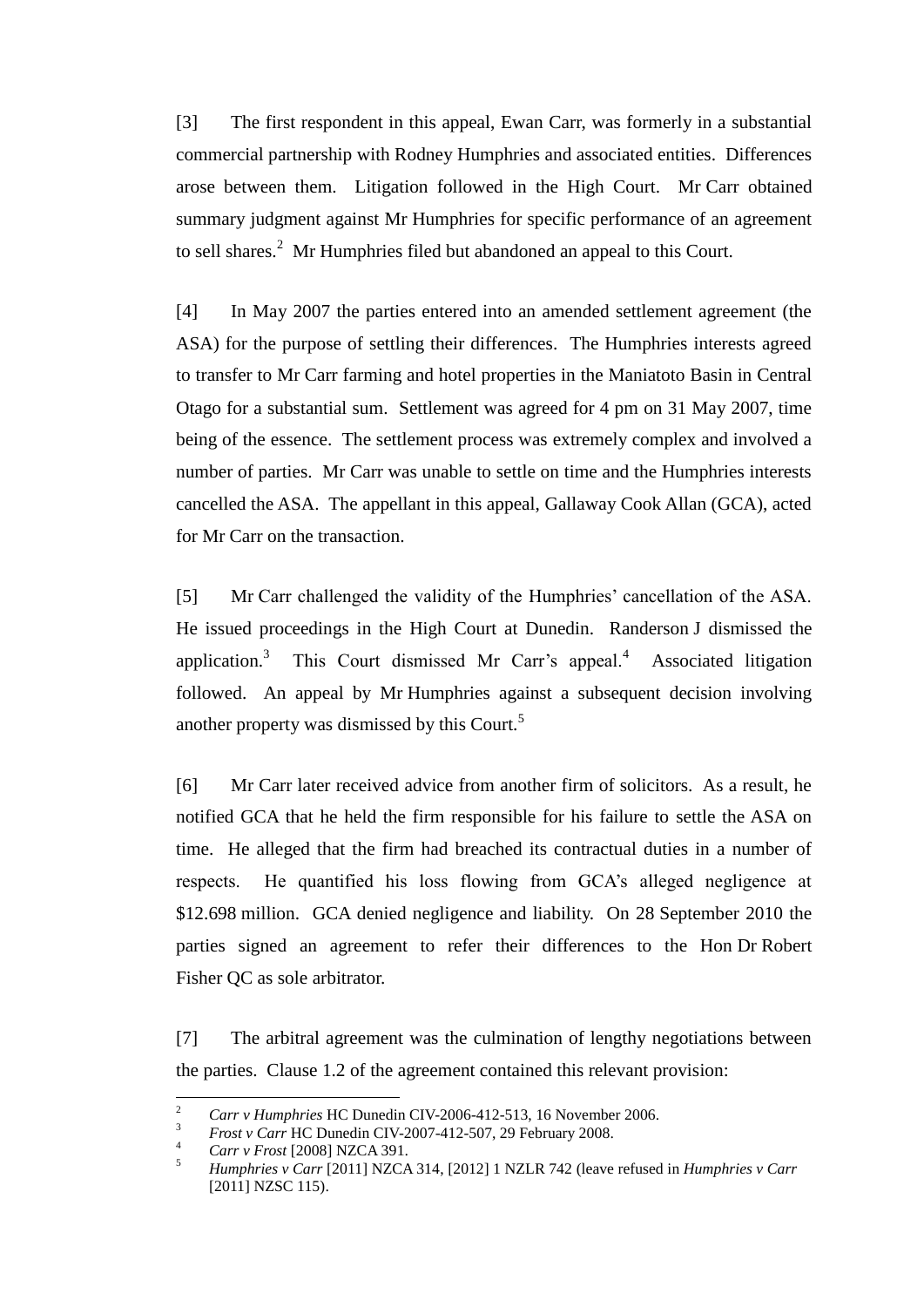The parties undertake to carry out any award without delay subject only to such rights as they may possess under Articles 33 and 34 of the First Schedule to the Arbitration Act 1996 (judicial review), and clause 5 of the Second Schedule (appeals subject to leave) but amended so as to apply to *"questions of law and fact"* (emphasis added).

(Italicising, inverted commas and "emphasis added" included in the original document).

[8] The arbitration hearing occupied a total of 10 days in November 2010. Mr Carr's counsel filed four separate applications to amend his allegations of negligence – the fourth in the course of closing submissions. And after the hearing concluded, Mr Carr's counsel applied for leave to withdraw a concession. Numerous memoranda were exchanged up until 6 April 2011. Delivery of the award was delayed as a result.

[9] In a comprehensive partial award issued on 9 May 2011 the arbitrator dismissed Mr Carr's claim. While satisfied that GCA was negligent in a number of respects, he was not satisfied that its breaches of duty had a causative effect. On what he called the most complex counterfactual analysis he had experienced in litigation, the arbitrator found that irrespective of any negligence by GCA Mr Carr would have been unable to settle by 4 pm on 31 May 2007. His conclusion was based primarily on findings of fact. In delivering the judgment under appeal, Ellis J succinctly captured the effect of the arbitrator's findings on Mr Carr in these words:<sup>6</sup>

Thus, from the perspective of the Carr interests, seven minutes lay between them and a successful claim for \$12 million. Their immediate instinct was to exercise the appeal rights that had been agreed and which had been expressed in cl 1.2 of the arbitration agreement.

## **High Court**

<span id="page-3-0"></span>[10] Mr Carr appealed to the High Court on questions both of law and fact arising out of the partial award. GCA opposed on the ground that the Arbitration Act 1996 limits rights of appeal to questions of law;<sup>7</sup> and the relevant statutory provisions

6 At [17].

Arbitration Act 1996, sch 1, arts 5 and 34; and sch 2, cl 5.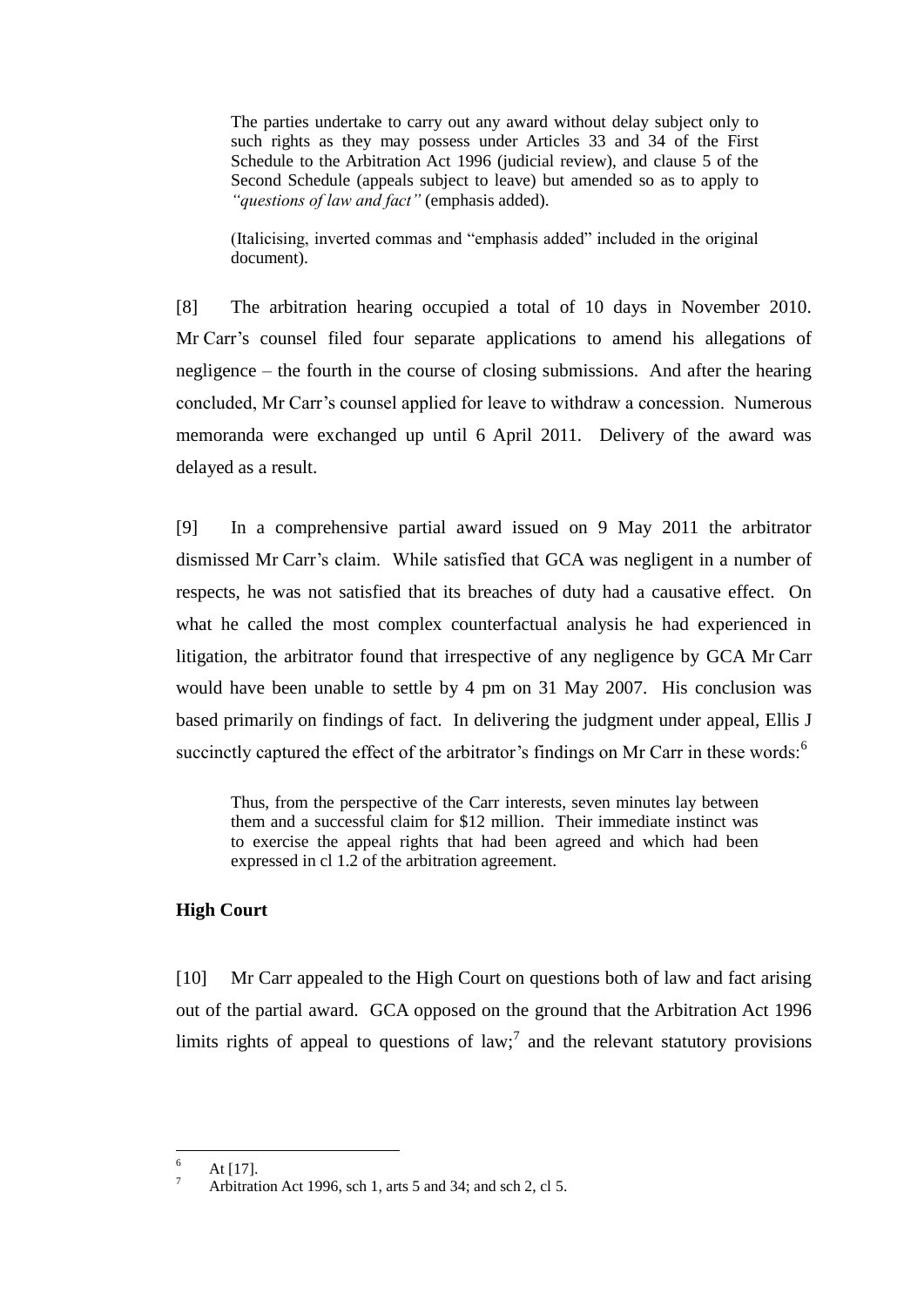could not be extended by contract.<sup>8</sup> So Mr Carr filed an amended appeal and applied to set aside the partial award on the ground that it was invalid. That was because the parties had agreed to submit their differences to the arbitral jurisdiction on the express basis that, contrary to law, each would have a right to appeal against factual findings. Alternatively, Mr Carr sought to set aside the award under the Contractual Mistakes Act 1977 on the ground that the parties submitted to the arbitral jurisdiction under a common mistake of law. Alternatively, also, leave was sought if necessary to appeal on a number of questions. GCA responded by applying for an order dismissing, staying or striking out Mr Carr's appeal.

[11] In the High Court counsel focussed on the primary issue of invalidity and severability. Ellis J recited their agreement that either (a) the arbitral agreement could be saved by severing the words "and fact" from cl 1.2 or (b) it must fail in its entirety, presciently observing that "[t]here, however, the agreement (and any simplicity) ends."<sup>9</sup>

[12] The Judge referred primarily to the Privy Council's decision in *Carney v Herbert.*<sup>10</sup> She was satisfied that the arbitration agreement as a whole was invalid under New Zealand law and that inclusion of a right of appeal against findings of fact was "a fundamental part of the exchange of promises between the parties".<sup>11</sup> In reaching this conclusion, she referred to the content of cl  $1.2$ ,  $^{12}$  the importance to both parties of a right to appeal on findings of  $fact<sup>13</sup>$  and correspondence exchanged between the parties' lawyers before the agreement was entered into.<sup>14</sup>

[13] The rationale for Ellis J's decision is found in these passages:

[47] I accept that it would be a simple enough "blue pencil" exercise to excise the words "and fact" from cl 1.2. The agreement would make perfect sense without them. But, for the reasons I have given, I consider that the inclusion of those words formed a fundamental part of the exchange of

 $\overline{a}$ 

<sup>8</sup> *Methanex Motunui Ltd v Spellman* [2004] 3 NZLR 454 (CA) at [105] and [116]; see also *Guangzhou Dockyards Co Ltd v ENE Aegiali I* [2001] EWHC 2826 (Comm) and *R v Moore*, *ex parte Australian Workers Union* (1976) 11 ALR 449 (HCA) at 453.

 $^{9}$  At [30].

<sup>&</sup>lt;sup>10</sup> *Carney v Herbert* [1985] AC 301 (PC).

 $11$  At [47].

 $12$  At [44].

 $13$  At [45].

At [46].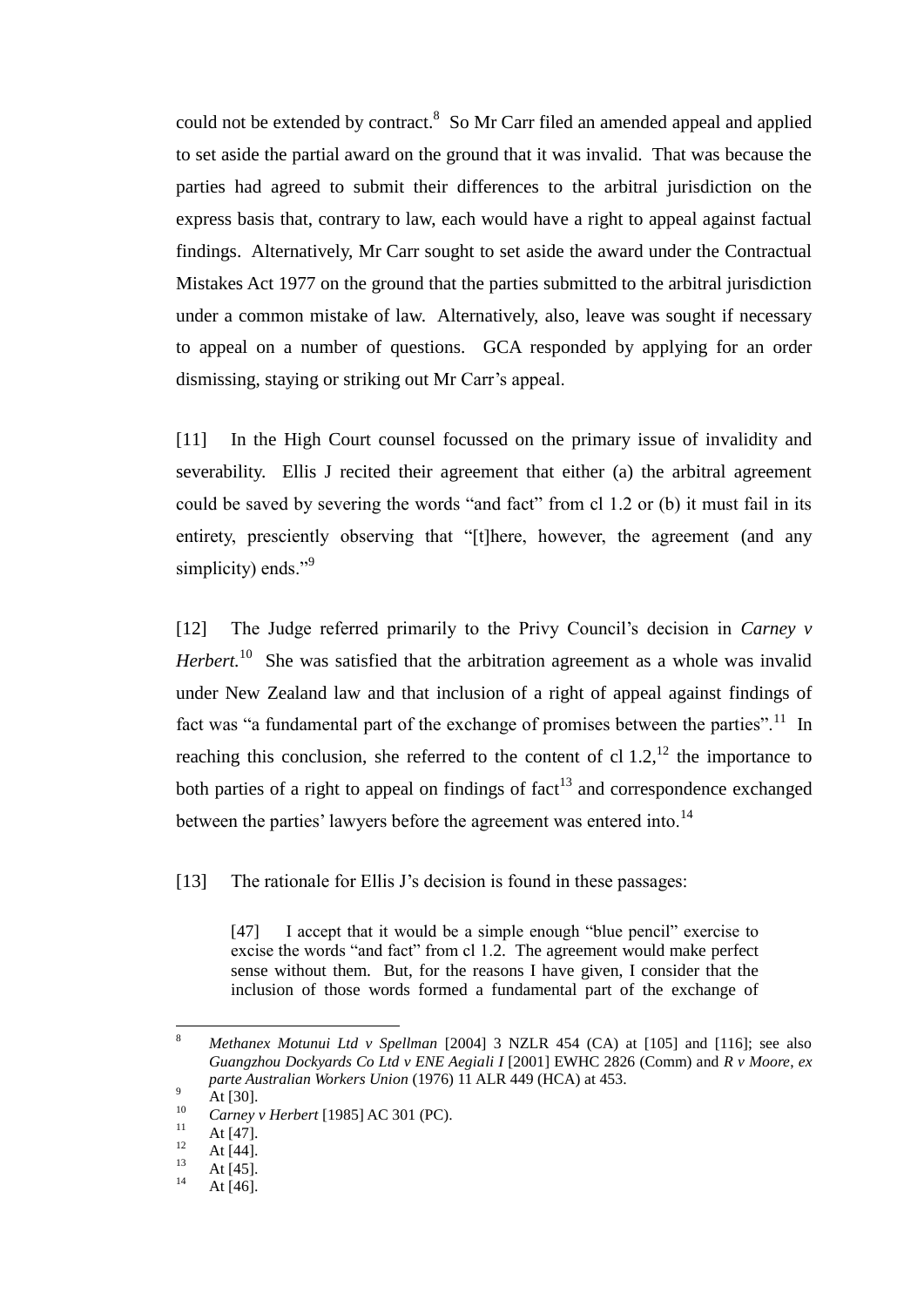promises between the parties. As I have said, that conclusion is borne out by the terms of the clause itself. The underlying factual matrix also supports it. While the agreement is, indeed, at its heart an agreement to arbitrate a dispute, it can also reasonably be inferred that there would have been no such agreement at all, had those words not been included.

[48] More fundamentally, it would, I think, be wrong in principle (and contrary to the thrust of the cases I have discussed) to order severance where that order would not only diminish, but would actively better, the contractual position of the party who seeks it. Justice does not obviously lie in permitting Gallaways to take advantage of a windfall illegality by ordering severance here.

...

[50] Accordingly, and for all the above reasons I consider that the words "and fact" cannot be severed from cl 1.2 and that (as the parties have in that event agreed) the arbitration agreement as a whole is therefore not valid under New Zealand law.

[51] In terms of any residual discretion as to setting aside under art 34, I do not discount the time, money and effort expended by both parties on the arbitration process to date. Those matters weigh heavily with me. But ultimately, in my view, unless setting aside is ordered Gallaways will reap the very substantial benefit of a mistake for which it was, at least in part, responsible. Without that mistake the arbitration would not, in my view, have taken place at all. Through no fault of the arbitrator, the arbitration misfired from the start.

[14] Ellis J recorded that this primary finding allowing Mr Carr's application to set aside the arbitration award was decisive in his favour. But, in what she described as "an attempt to facilitate what I perceive to be the almost inevitable appeal",  $^{15}$  she found that his alternative claim for relief under the Contractual Mistakes Act had no prospect of success.<sup>16</sup> That was because any common mistake did not result in an unequal exchange of benefits "at the time of the contract". Accordingly GCA was entitled to summary judgment on that aspect of Mr Carr's claim.

[15] The Judge dismissed another of Mr Carr's alternative claims that the award should be set aside on the ground that the inclusion of the offending words rendered it contrary to public policy.<sup>17</sup> She also dismissed his estoppel argument.<sup>18</sup> And while not determining Mr Carr's alternative application for leave, she indicated that even though many of the questions posed were of mixed fact and law, she would have

 $15$  $15$  At [52].

 $16 \text{ At } [63] - [66].$ 

 $17 \text{ At } [55] - [57].$ 

At [58]–[62].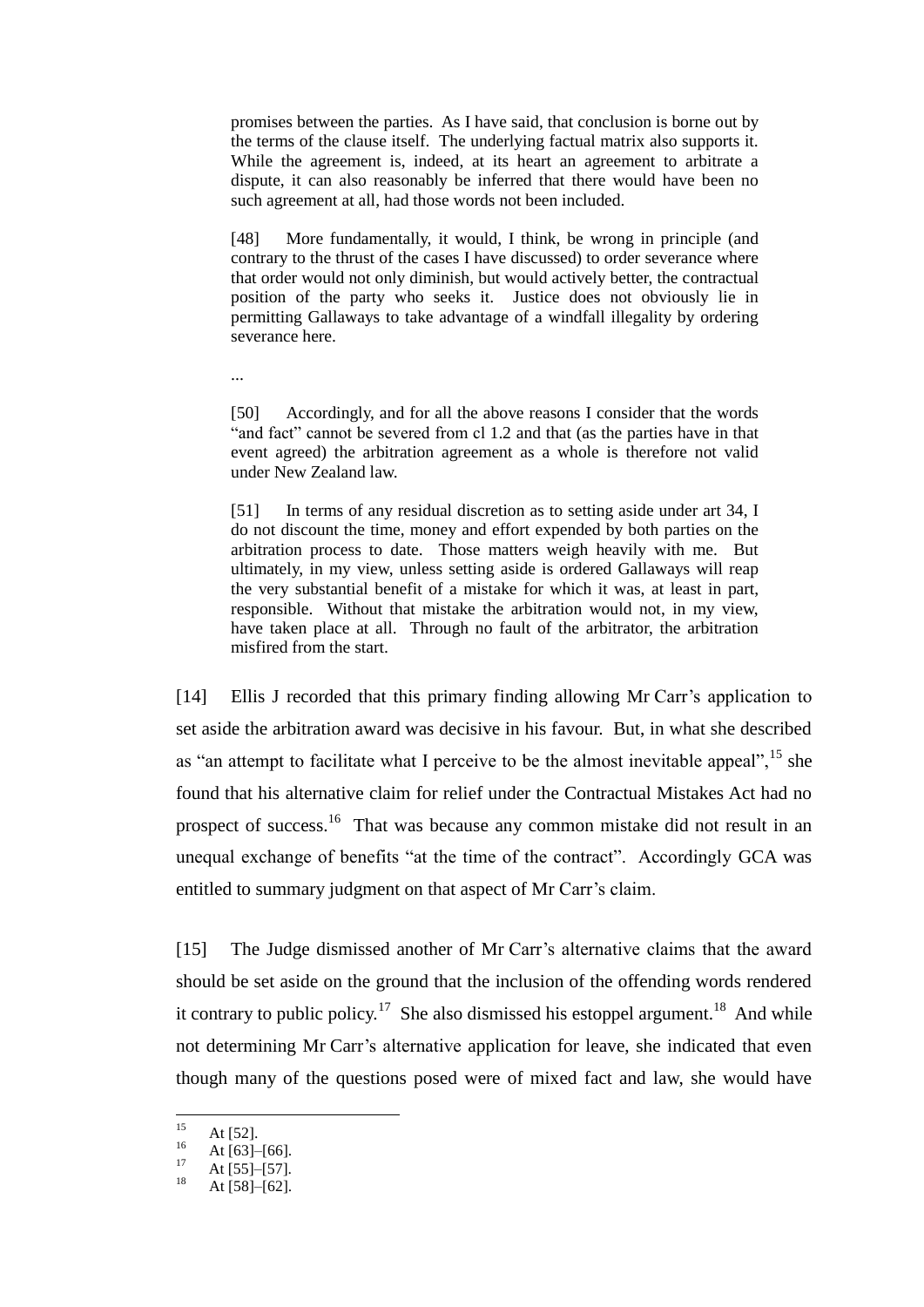granted leave if Mr Carr were able to identify discrete questions of law in the event the dispute was referred back to the High Court.<sup>19</sup> Mr Carr does not cross-appeal against any of these adverse findings.

### **Decision**

(a) Jurisdiction

<span id="page-6-0"></span>[16] Article 34(2) of sch 1 of the Arbitration Act confers jurisdiction on the High Court to set aside an arbitral award only if:

- (a) The party making the application furnishes proof that
	- *(i) A party to the arbitration agreement was under some incapacity, or the said agreement is not valid under the law to which the parties have subjected it, or, failing any indication on that question, under the law of New Zealand; or*
	- (ii) The party making the application was not given proper notice of the appointment of an arbitrator or of the arbitral proceedings or was otherwise unable to present that party's case; or
	- (iii) The award deals with a dispute not contemplated by or not falling within the terms of the submission to arbitration, or contains decisions on matters beyond the scope of the submission to arbitration, provided that, if the decisions on matters submitted to arbitration can be separated from those not so submitted, only that part of the award which contains decisions on matters not submitted to arbitration may be set aside; or
	- (iv) The composition of the arbitral tribunal or the arbitral procedure was not in accordance with the agreement of the parties, unless such agreement was in conflict with a provision of this Schedule from which the parties cannot derogate, or, failing such agreement, was not in accordance with this Schedule; or
- (b) The High Court finds that
	- (i) The subject-matter of the dispute is not capable of settlement by arbitration under the law of New Zealand; or

<sup>19</sup> At [68]–[72].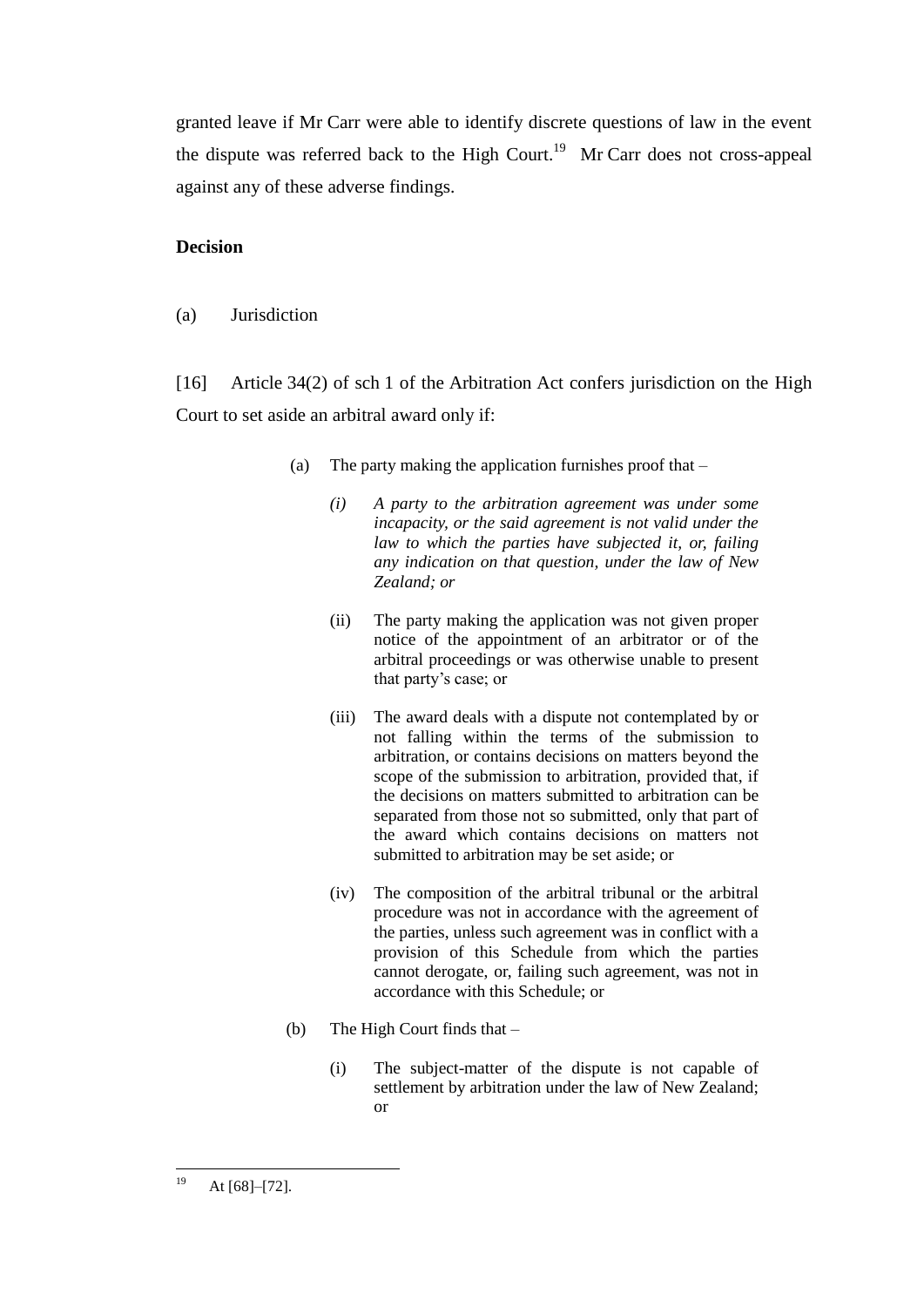(ii) The award is in conflict with the public policy of New Zealand.

(Emphasis added.)

- [17] Article 34 continues:
	- (3) An application for setting aside may not be made after 3 months have elapsed from the date on which the party making that application had received the award or, if a request had been made under article 33, from the date on which that request had been disposed of by the arbitral tribunal. This paragraph does not apply to an application for setting aside on the ground that the award was induced or affected by fraud or corruption.
	- ...
	- (6) For the avoidance of doubt, and without limiting the generality of paragraph 2(b)(ii) it is hereby declared that an award is in conflict with the public policy of New Zealand if  $-$ ...
		- (a) The making of the award was induced or affected by fraud or corruption; or
		- (b) A breach of the rules of natural justice occurred
			- (i) During the arbitral proceedings; or
			- (ii) In connection with the making of the award.

[18] Mr Carr's application to the High Court was made under art  $34(2)(a)(i)$ . That provision envisages a two stage enquiry. At the first or threshold stage, Mr Carr must satisfy the Court that the arbitration agreement was invalid under New Zealand law. At the second stage, "only if" invalidity is established, the Court must then exercise its discretion about whether to set aside the award.

- [19] We shall approach GCA's appeal by sequential reference to both stages.
- (b) Invalidity

## *(i) General principles*

<span id="page-7-0"></span>[20] The primary question at the first stage is whether the provision purporting to grant either party a right of appeal on questions of fact is severable from the rest of the arbitration agreement. If so, the agreement would be valid; if not, it would be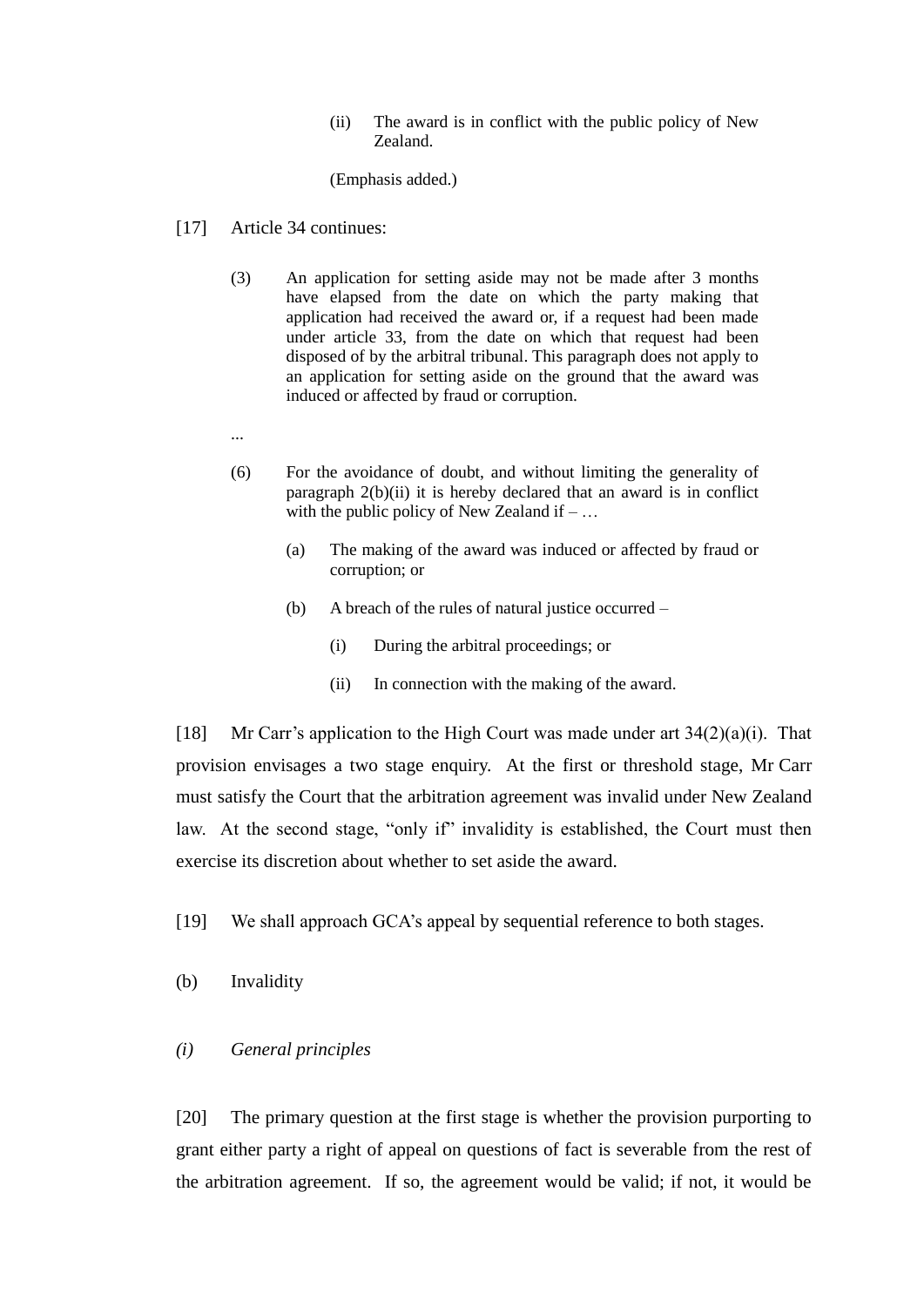invalid. The difference between counsel is captured by summarising their competing propositions about the nature of the agreement: Mr Ring QC for GCA contends that the instrument is an agreement to arbitrate with an ancillary right of appeal; Mr Miles QC for Mr Carr contends that it is an agreement to arbitrate to which a right of appeal on questions of fact is integral.

[21] Both counsel referred extensively to authority. As a general observation, most of the authorities are in the area of illegality where a provision is void at common law on grounds of policy or is contrary to a statutory prohibition. Examples are restraint of trade cases or where, as in *Carney v Herbert*, a collateral security is tainted. These contracts differ from those of a more reprehensible nature, such as an agreement to commit a crime.<sup>20</sup> Ellis J rightly placed the offending provision in the first, or more benign, category.<sup>21</sup>

[22] Before us counsel treated *Carney v Herbert* as the leading Commonwealth authority. In that case the Privy Council dismissed an appeal directly from the Supreme Court of New South Wales, the Court of first instance. In delivering the Board's judgment, Lord Brightman approved observations made by Jordan CJ in  $McFarlane \vee Daniel<sup>22</sup>$  in these terms:

Jordan CJ said (at 345):

"When valid promises supported by legal consideration are associated with, but separate in form from, invalid promises, the test of whether they are severable is whether they are in substance so connected with the others as to form an indivisible whole which cannot be taken to pieces without altering its nature … If the elimination of the invalid promises changes the extent only but not the kind of contract, the valid promises are severable … If the substantial promises were all illegal or void, merely ancillary promises would be inseverable."

He added later (at 346):

"The exact scope and limits of the doctrine that a legal promise associated with, but severable from, an illegal promise is capable of enforcement, are not clear. It can hardly be imagined that a Court would enforce a promise, however inherently valid and however

<sup>20</sup> <sup>20</sup> See the discussion in John Burrows, Jeremy Finn and Stephen Todd *Law of Contract in New Zealand* (4th ed, LexisNexis, Wellington, 2012) at [13.2.2].

 $\frac{21}{22}$  At [55].

<sup>22</sup> *McFarlane v Daniell* (1938) 38 SR (NSW) 337. *McFarlane* was a restraint of trade case.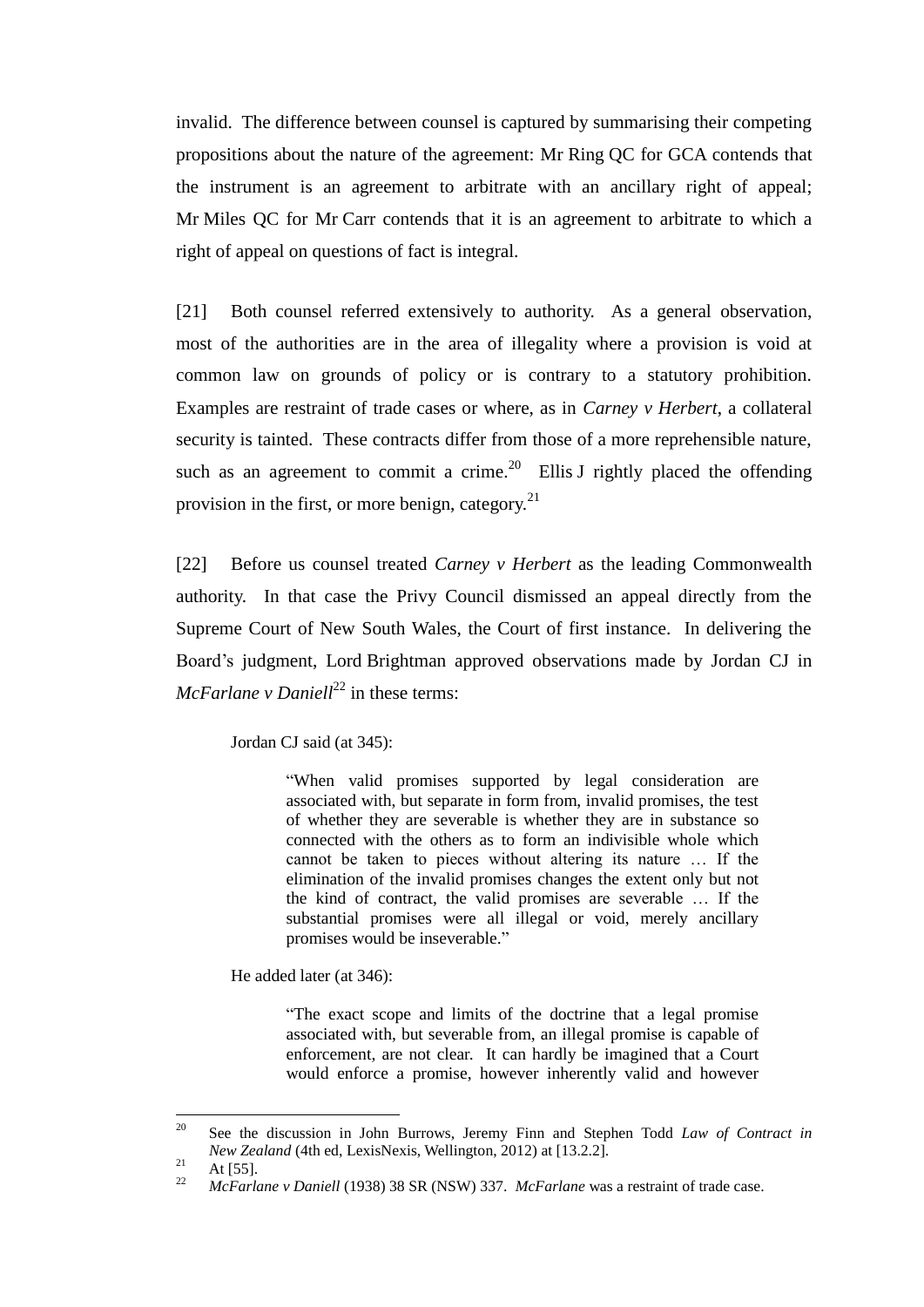severable, if contained in a contract one of the terms of which provided for assassination."

Their Lordships agree with both observations. There are therefore two matters to be considered where a contract contains an illegal term: first, whether as a matter of construction the lawful part of the contract can be severed from the unlawful part, thus enabling the plaintiff to sue on a promise unaffected by any illegality; second, whether, despite severability, there is a bar to enforceability arising out of the nature of the illegality.

[23] Both counsel subjected *Carney v Herbert* to careful analysis. However, its facts are far removed from this case. A party who had pursuant to an agreement for sale and purchase acquired and on-sold at a profit shares in a company without paying the full purchase price sought to defend the vendor's claim on a personal guarantee for the unpaid balance. The purchaser relied on the existence of an illegal collateral security which he had arranged – a mortgage given by a company contrary to a statutory prohibition against providing financial assistance in connection with the purchase of its shares or those of the holding company.<sup>23</sup>

[24] It is hardly surprising that the Board treated the sale agreement, the guarantee and the mortgage as concurrent steps in a single though composite transaction. The illegal security was ancillary to the overall contract. As a result, the mortgage could properly be severed from the balance. The parties' primary obligations remained unchanged. The whole transaction was not tainted.

[25] In *Carney v Herbert* the Board noted that there are no set rules for determining severability; tests applied in deciding one class of case are not always applicable to other kinds, $24$  and to an extent each case depends on its own circumstances and in particular the nature of the illegality.<sup>25</sup> Self evidently, perhaps, the reference point for the inquiry is the date the contract was entered into.<sup>26</sup> Except for its authoritative restatement of the relevant principles, and in one other respect to which we shall return shortly, the judgment provides no particular guidance in this case.

<sup>23</sup> <sup>23</sup> The relevant provision was the equivalent of s 62 of the Companies Act 1955, since repealed.

<sup>&</sup>lt;sup>24</sup> *Carney v Herbert*, above n 10, at 309.

 $\frac{25}{26}$  At 310.

At 316.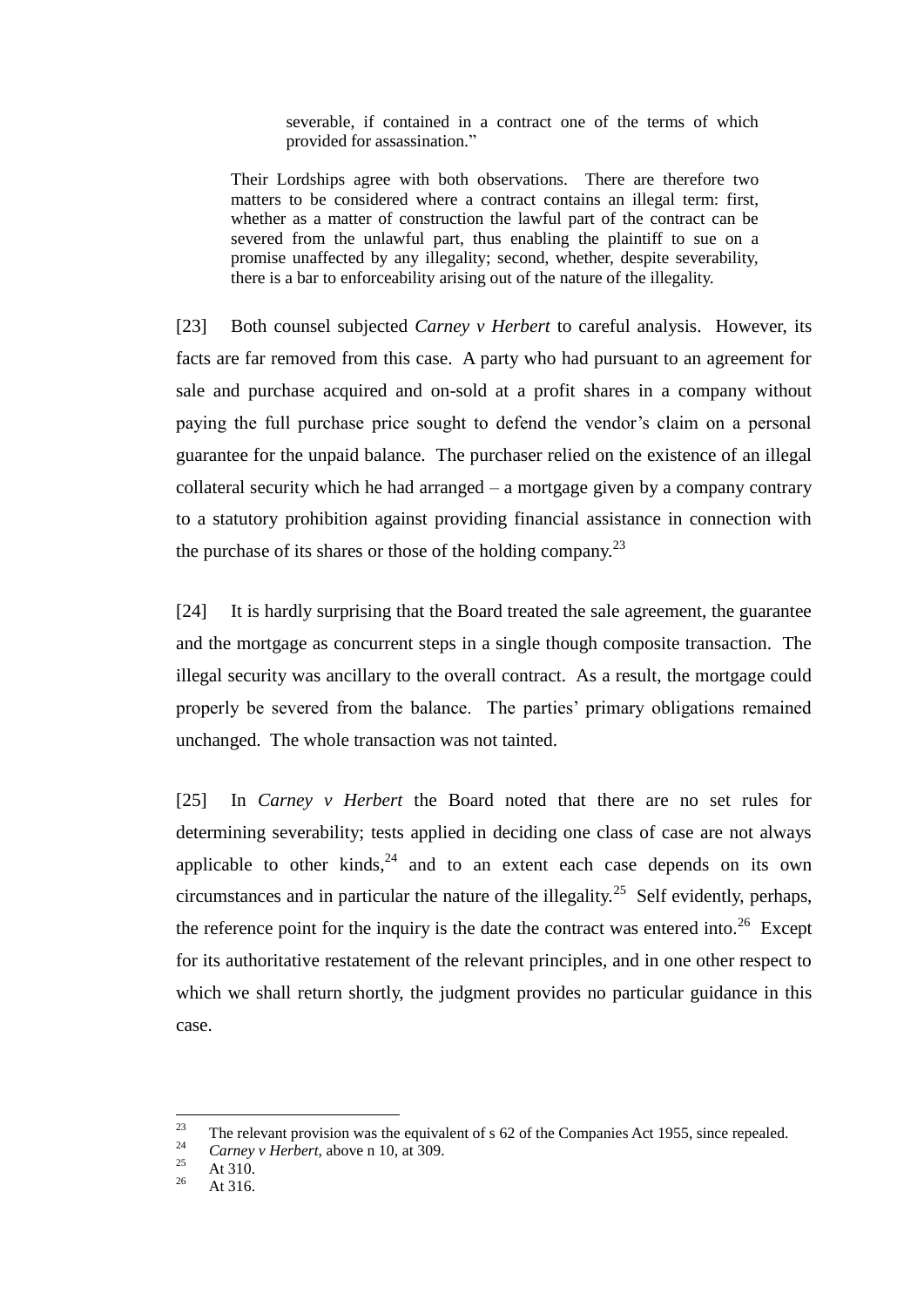[26] In *Humphries v Proprietors of Surfers Palms North Group Titles Plan 1955*<sup>27</sup> the High Court of Australia considered whether a provision in a management agreement between a body corporate and the manager was outside the scope of the body corporate's statutory power and, if so, whether it was nevertheless severable; if not, the manager would be unable to recover his annual lump sum entitlement. The Court unanimously found that the relevant provision was unlawful and inseverable. In a joint judgment Brennan and Toohey  $JJ^{28}$  refused severance because, construed as a whole, the management agreement did not allow the agreed consideration to be apportioned between the two separate services provided by the manager – one enforceable and the other unenforceable. Both Judges applied *Carney v Herbert*. Deane and Gaudron JJ delivered a brief concurring judgment.<sup>29</sup>

[27] In a separate, more extensive, judgment McHugh J distinguished *Carney v Herbert.* That was because provision of the mortgage security was for the exclusive benefit of the vendor of the shares<sup>30</sup> and the purchaser was not prejudiced by enforcement of the transaction in its absence. McHugh J then said this, $31$  in a passage upon which Ellis J placed particular weight:<sup>32</sup>

*Goodinson*, however, is not readily distinguishable from the present case. It is an authority for the proposition that, if part of the consideration for the promise of a payment is void but not illegal, the promise is enforceable as long as the void consideration was not the main consideration for the promise. But if this proposition was applied generally, it might often lead to injustice. In many cases, without the void consideration, the defendant might not have entered into the agreement or promised to pay the amount of money in question. *It is not just that the defendant should have to perform a promise or promises which would not have been given but for the giving of the void consideration.* 

In my opinion, in cases where a provision in a contract is void, is not for the exclusive benefit of the party seeking to enforce the contract, and is part of the consideration for an indivisible promise of the defendant, the proper test for determining whether the void provision is severable from the indivisible promise is that formulated by the Full Court of the Supreme Court of Victoria in *Brew v. Whitlock (No.2)* ... In that case, the Full Court said that ... "*once the conclusion is reached that the invalid promise is so material and important a provision in the whole bargain that there should be inferred an* 

<sup>27</sup> <sup>27</sup> *Humphries v Proprietors of Surfers Palms North Group Titles Plan 1955* (1994) 179 CLR 597.

<sup>&</sup>lt;sup>28</sup> At 604–606.

 $\frac{29}{30}$  At 609.

 $\frac{30}{31}$  At 620.

 $^{31}$  At 621–622 (footnotes omitted).

At [40], [43] and [47].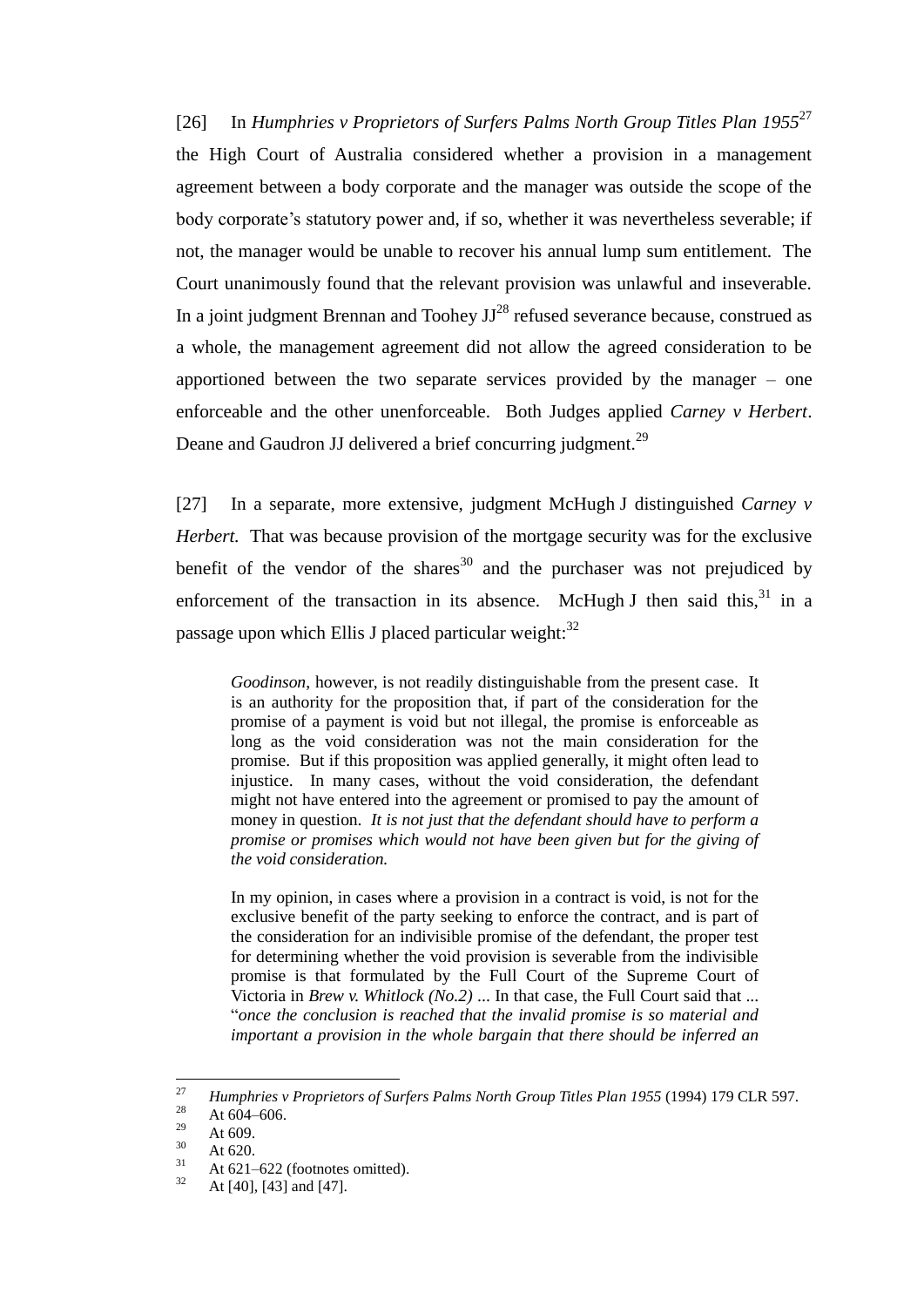*intention not to make a contract which would operate without it", the invalid promise should be treated as inseverable from the contract*.

(Ellis J's emphasis.)

[28] In *Atrium Management Ltd v Quayside Trustee Ltd*<sup>33</sup> this Court referred to *Humphries* and summarised a submission by counsel based upon McHugh J's judgment without submitting its reasoning to scrutiny. The factual circumstances and statutory framework in *Atrium* bore a close similarity to *Humphries.* By applying orthodox principles this Court was similarly satisfied that severance was inappropriate.<sup>34</sup> Among other things the consideration was not apportionable between the valid and invalid promises and severance would have destroyed the essence of the agreement by requiring the Court to embark upon a rewriting exercise.

[29] Ellis J construed the cited passages from McHugh J's judgment in *Humphries* as allowing a "but for" test. In apparent acceptance of Mr Miles' argument to this effect her decisive finding was that there would have been no arbitration agreement without inclusion of the words "and fact". $35$  However, on appeal Mr Miles concedes that *Carney v Herbert* and *Atrium* both exclude as a relevant test the question of whether the parties would have entered into the bargain without the offending provision. In *Carney v Herbert* the Privy Council notably disapproved of the "but for" test $36$  and of the supporting observations by the Full Court of the Supreme Court of Victoria in *Brew v Whitlock (No 2)*<sup>37</sup> upon which McHugh J relied in *Humphries* when formulating his test to the contrary.

[30] We agree with Mr Miles that the common law does not contemplate what he accepts is a subjective inquiry into one party's intentions when determining severability. McHugh J's adoption of this approach in *Humphries*, which was not endorsed by the other members of the Court, illustrates its flaw. The Judge had earlier endorsed the conventional severance principles based on *Carney v Herbert*,

<sup>33</sup> <sup>33</sup> *Atrium Management Ltd v Quayside Trustee Ltd* [2012] NZCA 26, (2012) 13 NZCPR 69 at [41] and [42].

 $\frac{34}{35}$  At [43].

 $\frac{35}{36}$  At [35].

 $\frac{36}{37}$  At 316.

<sup>37</sup> *Brew v Whitlock (No 2)* [1967] VR 803 (VSC) at 811–812. (In *Humphries* McHugh J cited the passage from *Brew v Whitlock* at 813 but that passage was the conclusion based on the Court's reasoning which started at 805.)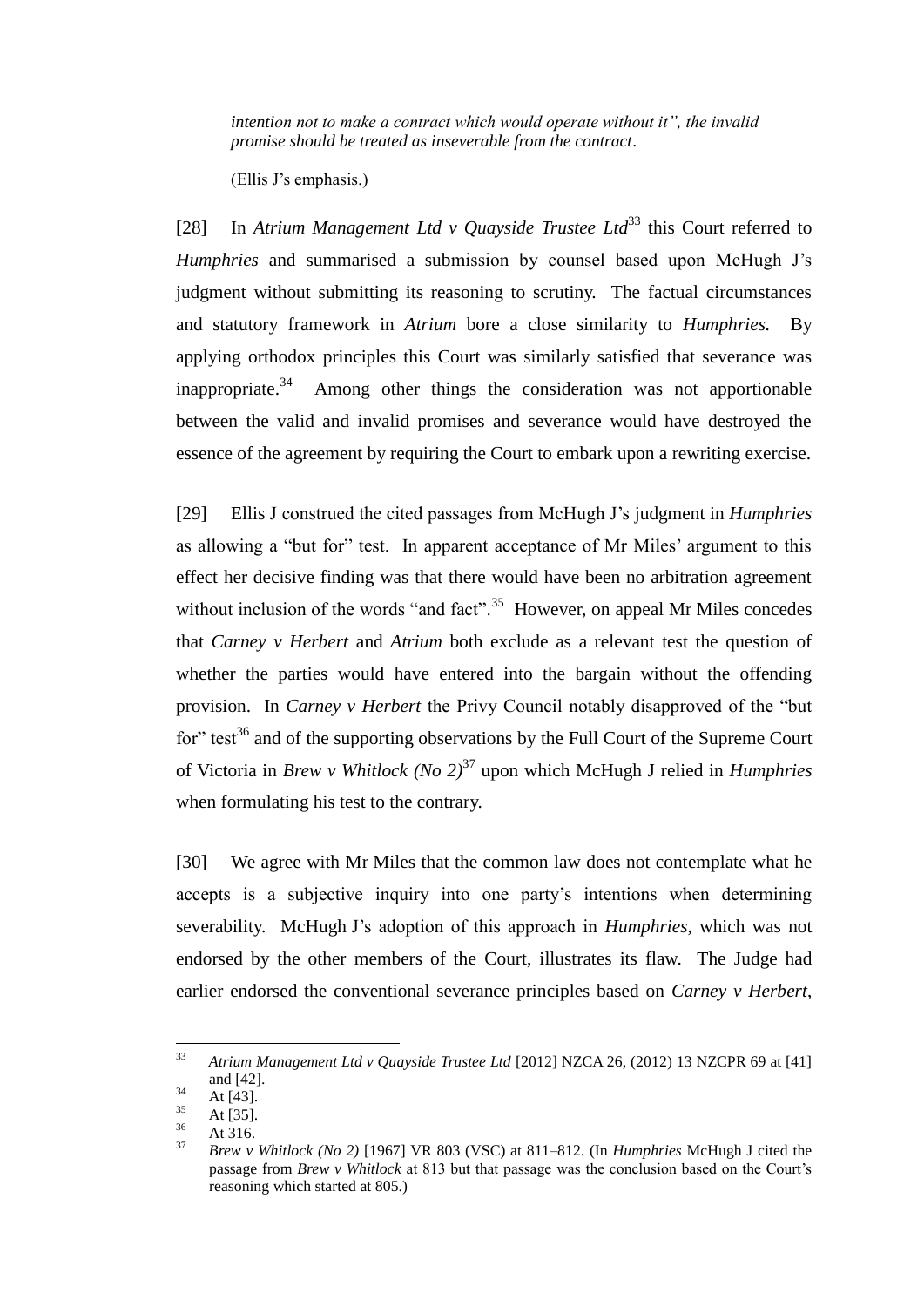describing as the "crucial question" whether deletion of the offending provision changed the extent only or the nature of the agreement.<sup>38</sup> He then, nevertheless, introduced the "but for" analysis, taking into account and relying on the manager's evidence at trial. That was extraneous to the contract and inadmissible.<sup>39</sup> and introduced a wider and more problematic inquiry than was permissible on the speculative rationale that without it an injustice might arise.

[31] In these circumstances Mr Miles seeks to support Ellis J's reasoning and result on a different legal basis. He submits that in effect the Judge correctly applied, and we should likewise apply, the principles adopted in determining whether a contractual term was essential. He relies on the authority of *Mana Property Trustee Ltd v James Developments Ltd*. 40

[32] We do not accept Mr Miles' submission. *Mana* was decided on a disputed cancellation of an agreement for sale and purchase of a commercial property. The Supreme Court applied the statutory test provided by s 7 of the Contractual Remedies Act 1979. The question in that context is whether the parties had expressly or impliedly agreed that performance of the breached term was essential to the party exercising the right to cancel; if so, on an objective assessment, the innocent party is entitled to cancel regardless of the importance of the term or the significance of its breach. The focus is solely from the perspective of the innocent party.

[33] So, contrary to one of the critical elements of the severance inquiry, the question when determining essentiality is not whether the character or nature of the agreement is affected by the relevant provision. We are satisfied that different legal principles apply when questions of severance and essentiality are at issue. There is no basis for importing the statutory criterion into the common law of severance where the issue is not one of breach but of statutory invalidity.

<sup>38</sup>  $\frac{38}{39}$  At 619.

<sup>&</sup>lt;sup>39</sup> *Goodinson v Goodinson* [1954] 2 QB 118 (CA) at 120 per Somervell LJ.

<sup>40</sup> *Mana Property Trustee Ltd v James Developments Ltd* [2010] NZSC 90, [2010] 3 NZLR 805.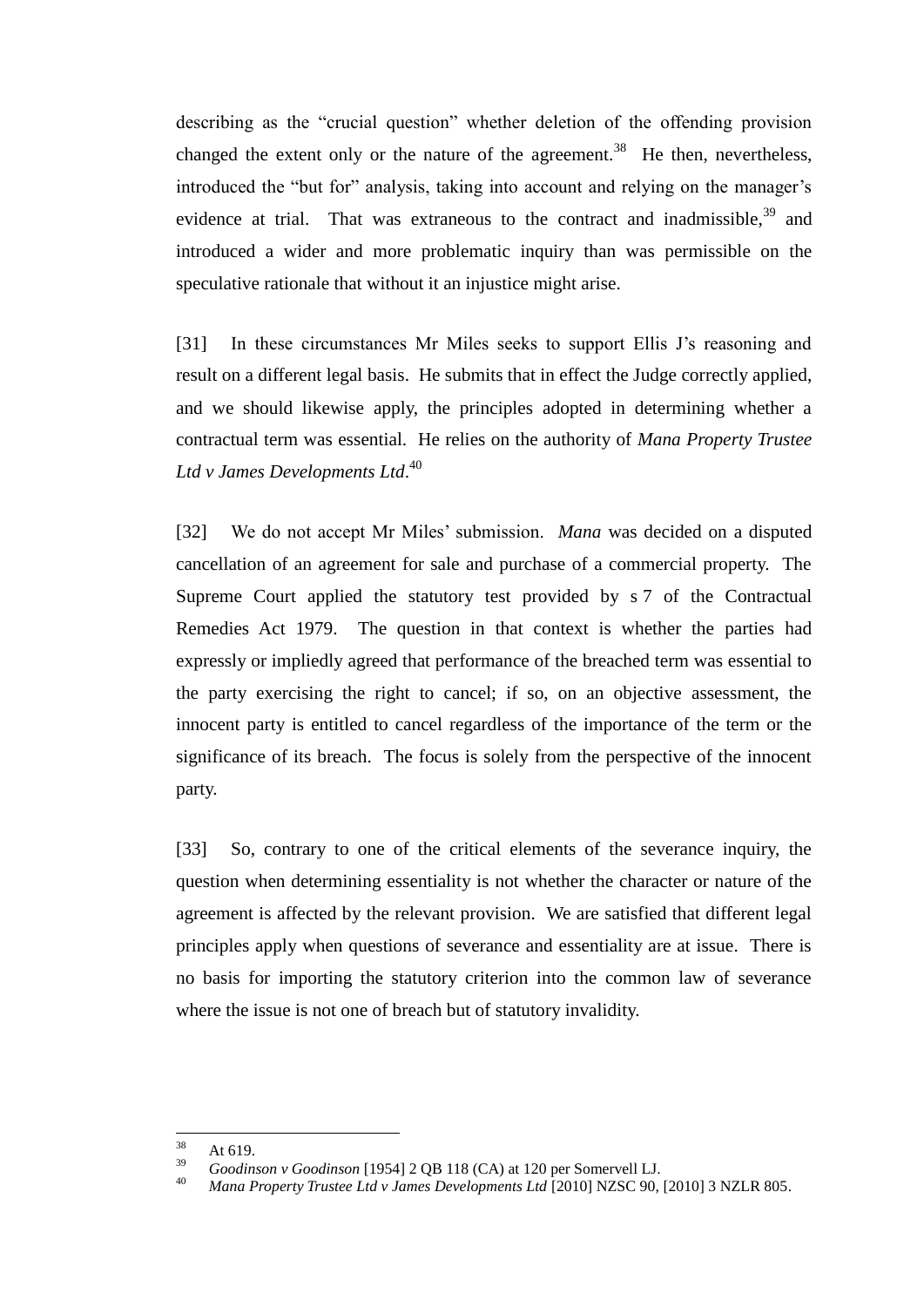#### *(ii) Excess of jurisdiction*

<span id="page-13-0"></span>[34] Counsel did not refer to any Commonwealth authorities on the issue of statutory invalidity arising from an agreement to confer a non-existent jurisdiction. Even though it involved an agreement purporting to oust the Court's jurisdiction, which is the converse of this case, the English Court of Appeal's decision in *Goodinson v Goodinson*<sup>41</sup> provides some analogous assistance. An estranged husband and wife entered into an agreement whereby he agreed to pay her and the children weekly sums of maintenance. In consideration she agreed to indemnify him against all debts to be incurred by her; not to pledge his credit; and not to issue matrimonial proceedings (the offensive provision). The husband defaulted but challenged his wife's right to issue proceedings. He argued that, if the only consideration moving from one side is an unenforceable promise, there is nothing to support an undertaking on the other in respect of which that unenforceable promise purported to be consideration.

[35] The Court rejected that submission. It accepted that the wife's promise not to issue proceedings was unenforceable and in that sense illegal because it purported to oust the Court's jurisdiction.<sup>42</sup> However, that limited statutory illegality did not vitiate the whole agreement. As Romer LJ emphasised, the promise not to sue was not the principal consideration moving from the wife; consideration was still present and survived excision of the unenforceable provision.<sup>43</sup> She was therefore entitled to enforce the maintenance obligations under the balance of the agreement.

[36] Mr Ring relies upon this Court's decision in *Methanex Motunui Ltd v*  Spellman.<sup>44</sup> There an arbitration agreement excluded rights of appeal against the decision of an independent expert except where it was induced or affected by fraud or corruption. Methanex applied to the High Court for an order setting aside the award for breach of natural justice. The respondent oil exploration companies contended that Methanex had contracted out of its rights of review. This Court,

 $\overline{41}$ <sup>41</sup> *Goodinson v Goodinson*, above n 39.

Section  $11(1)(b)$  of the Illegal Contracts Act 1970 preserves the common law position on contracts ousting the Court's jurisdiction – such provisions are void and ineffective.

 $43$  At 126.

<sup>44</sup> *Methanex Motunui Ltd v Spellman*, above n 8.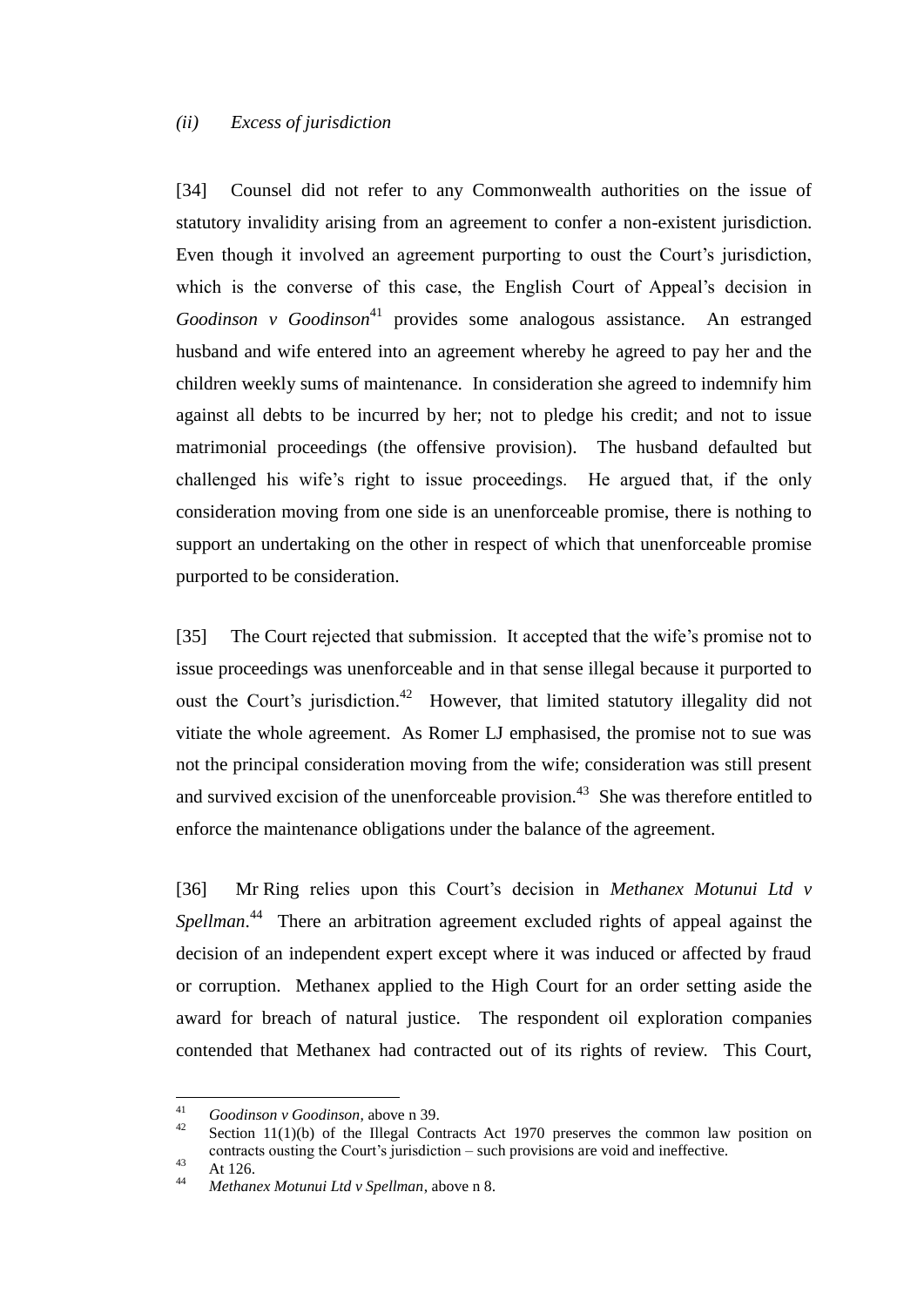upholding Fisher J, was satisfied that the parties could not by contract exclude the statutory right to set aside an arbitral award for breach of natural justice under arts 34(2)(b)(ii) and 34(6)(b).<sup>45</sup>

[37] Mr Ring submits that we should infer that the only possible interpretation of the *Methanex* judgment is that the Court effectively severed the invalid term. However, the decision does not deal explicitly with this threshold question of contractual invalidity and severability and thus does not assist materially.

[38] Ellis J found support from *Crowell v Downey Community Hospital Foundation*, <sup>46</sup> a decision of the Californian Court of Appeal. The arbitration agreement at issue provided a right of judicial review of an award on the merits. Like this case, that agreement was in excess of the statutory jurisdiction. The majority concluded that this invalid provision was so integral to the agreement that it could not be properly severed; it would lead to an entirely new agreement to which neither party had assented. However, *Crowell* is distinguishable on a number of grounds, not the least of which is that the arbitration agreement was largely executory. The application for a declaration as to invalidity was made two years after the submission to arbitration when neither party had taken any steps.

[39] Mr Ring refers to other American authority, pointing in a different direction. One influential example is *Kyocera Corporation v Prudential-Bach Trade Services Inc.*<sup>47</sup> There the United States Court of Appeals, Ninth Circuit, allowed severance in circumstances similar to these. The parties had agreed to refer a dispute to arbitration. Following a hearing, the arbitrators awarded Prudential damages in excess of USD 243 million. Kyocera applied to set aside the award.

[40] In dismissing Kyocera's application, the Court decided in summary that:

(a) The arbitration agreement purported to confer jurisdiction on an appellate Court to vacate, modify or correct any award where the

 $45$  $45$  At [116].

<sup>46</sup> *Crowell v Downey Community Hospital Foundation* (2002) 95 Cal App 4th 730, 115 Cal Rptr 2d 810.

<sup>47</sup> *Kyocera Corporation v Prudential-Bach Trade Services Inc* 341 F 3d 987 (9th Cir 2003).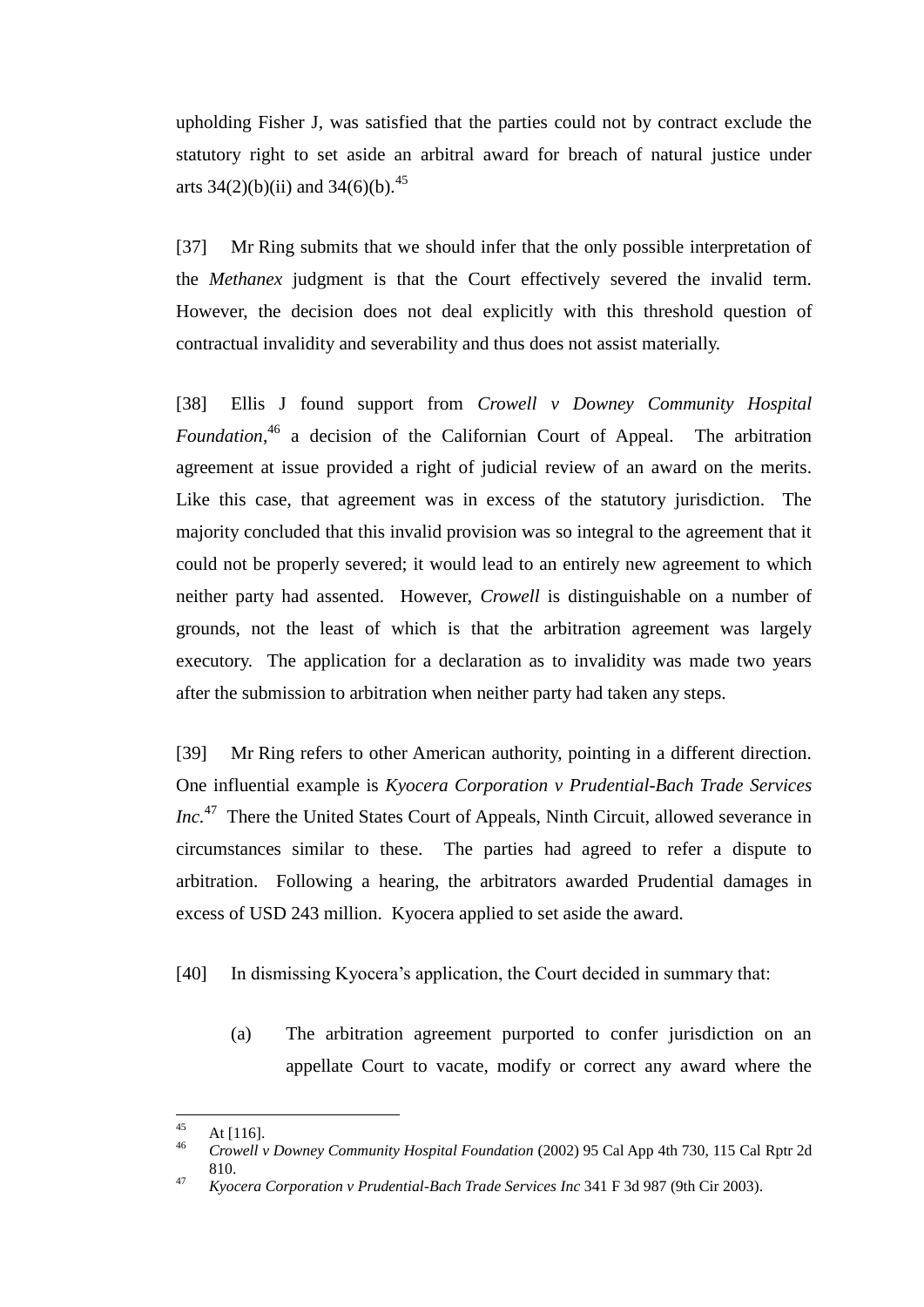findings of fact were not supported by substantial evidence or if the arbitrator's conclusions on law were erroneous.

- (b) Congress has prescribed a narrow role for Federal Courts reviewing arbitral decisions. The relevant statutory provisions did not empower a Court to interfere with an arbitral award on the grounds agreed by the parties. They could not contract for judicial review of the award because federal jurisdiction could not be created by contract. The extra-statutory jurisdiction provision was invalid.
- (c) However, this invalidity did not render the entire arbitration reference unenforceable. The invalid provision did not taint the central purpose of the agreement to arbitrate; at best it was collateral and was severable. Its excision left the rest of the agreement intact. It did not amount to a re-writing.

[41] Moreover, the arbitration agreement had been fully performed. The scope of the arbitration had not been affected. Kyocera would gain an undeserved benefit from a finding that the agreement was invalid when the arbitration itself did not suffer from an infirmity. This result was consistent with the interests of justice.

### *(iii) Summary*

<span id="page-15-0"></span>[42] Our survey of the leading authorities, influenced in particular by the decisions in *Carney v Herbert*, *Goodinson* and *Kyocera*, confirms that there are no set or absolute rules for determining whether severance of an invalid provision from the balance of an agreement is appropriate. The primary inquiry must focus on the contractual provisions within their factual or statutory setting and the nature of the invalidity. However, certain principles have emerged and provide guidance in this case. In particular:

(a) The arbitration agreement must be construed as a whole including the relevant provisions of the Arbitration Act to determine whether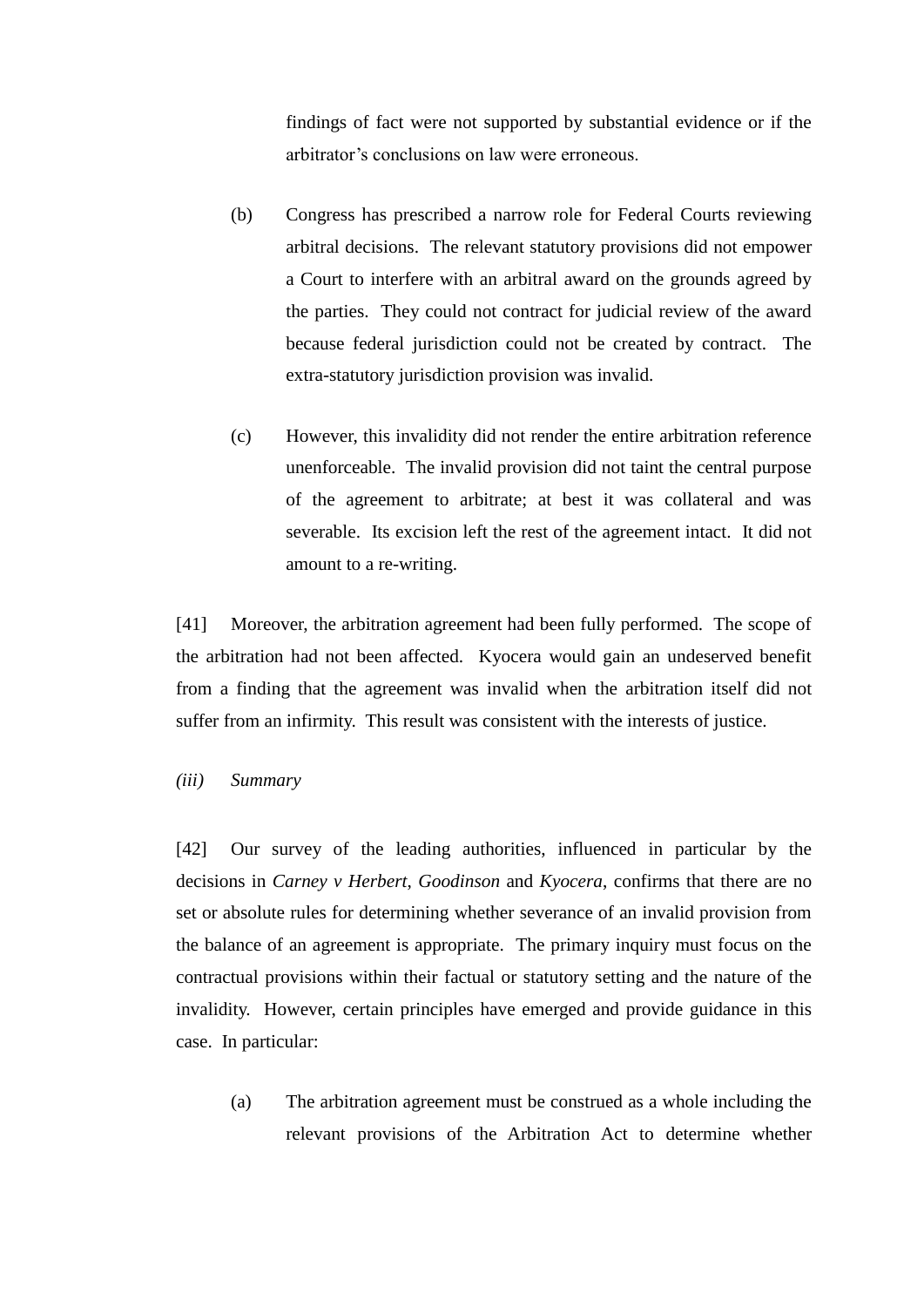excision of the offending words "of fact" will change the nature or merely the extent of the mutual promises.

- (b) In determining this question it is appropriate to enquire whether:
	- (i) the offending words are so interconnected with the rest of the agreement that it can be said that they form an indivisible whole without which the character of the agreement cannot survive;
	- (ii) expressed slightly differently, the excision of the offending words would leave unchanged the subject matter of the agreement and the parties' primary obligations;
	- (iii) if the offending words are excised, there is an identifiable element of the consideration which remains apportionable to the enforceable promises; and
	- (iv) the invalidity taints the whole agreement.
- (c) The issue is to be determined by:
	- (i) assessing the agreement at the date when it was entered into; and
	- (ii) excluding a subjective enquiry into a party's intentions or a hindsight analysis of the result under the wider umbrella of fairness.
- (d) However, the fact of performance of the parties' obligations is relevant and may be taken into account at this stage or within the later discretionary enquiry.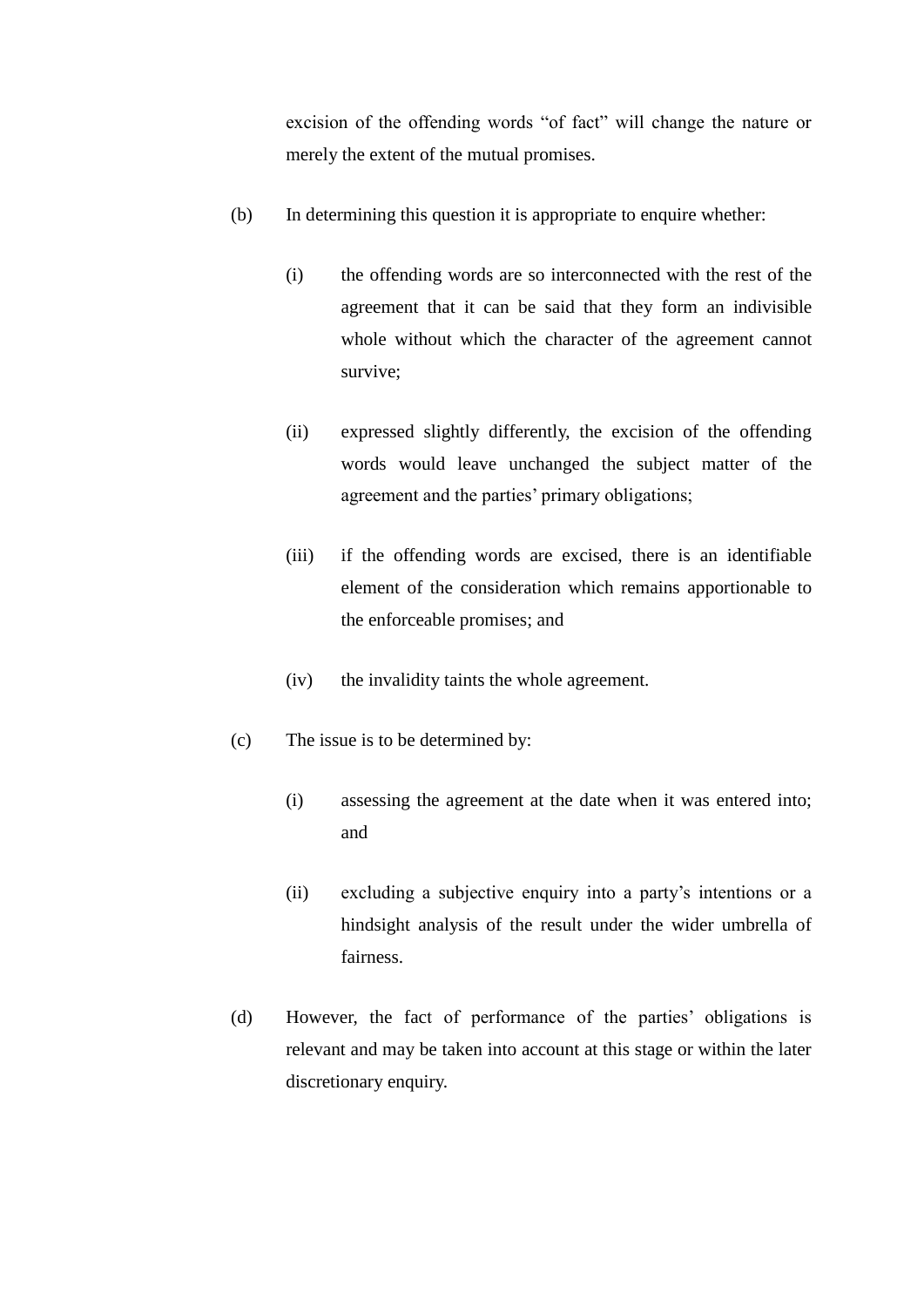### *(iv) Arbitration agreement*

<span id="page-17-0"></span>[43] Against this background, our analysis commences with the arbitration agreement itself. The operative part comprises two elements. The first provides:

1.1 The dispute is submitted to the award and decision of the Honourable Robert Fisher QC as Arbitrator whose award shall be final and binding on the parties (subject to cl 1.2).

The "dispute" is described as differences between the parties arising from a professional negligence claim brought by Mr Carr. Counsel filed detailed particulars of negligence but they were not produced on appeal.

[44] The second operative element is cl 1.2. We repeat its terms here for ease of reference:

The parties undertake to carry out any award without delay subject only to such rights as they may possess under Articles 33 and 34 of the First Schedule to the Arbitration Act 1996 (judicial review), and clause 5 of the Second Schedule (appeals subject to leave) but amended so as to apply to *"questions of law and fact"* (emphasis added).

(Italicising, inverted commas and "emphasis added" included in the original document).

[45] By this means the parties expressly incorporated the applicable provisions of the Arbitration Act. Clause 5 of the Second Schedule provides as follows:

## **5 Appeals on questions of law**

- (1) Notwithstanding anything in articles [5](http://www.brookersonline.co.nz/databases/modus/lawpart/statutes/link?id=ACT-NZL-PUB-Y.1996-99%7eEND%7eSCHG%7eSCH.1%7eCHP.1%7eART.5&si=15&sid=6dw5ra7qu14b5lnckoeun3jonn2e7kpd&hli=0&sp=mcg) or [34](http://www.brookersonline.co.nz/databases/modus/lawpart/statutes/link?id=ACT-NZL-PUB-Y.1996-99%7eEND%7eSCHG%7eSCH.1%7eCHP.7%7eART.34&si=15&sid=6dw5ra7qu14b5lnckoeun3jonn2e7kpd&hli=0&sp=mcg) of Schedule 1, any party may appeal to the High Court on any question of law arising out of an award—
	- (a) If the parties have so agreed before the making of that award; or
	- (b) With the consent of every other party given after the making of that award; or
	- (c) With the leave of the High Court.
- (2) The High Court shall not grant leave under subclause [\(1\)\(c\)](http://www.brookersonline.co.nz/databases/modus/lawpart/statutes/link?id=ACT-NZL-PUB-Y.1996-99%7eEND%7eSCHG%7eSCH.2%7eCL.5%7eSCL.1%7eP.c&si=15&sid=6dw5ra7qu14b5lnckoeun3jonn2e7kpd&hli=0&sp=mcg) unless it considers that, having regard to all the circumstances, the determination of the question of law concerned could substantially affect the rights of one or more of the parties.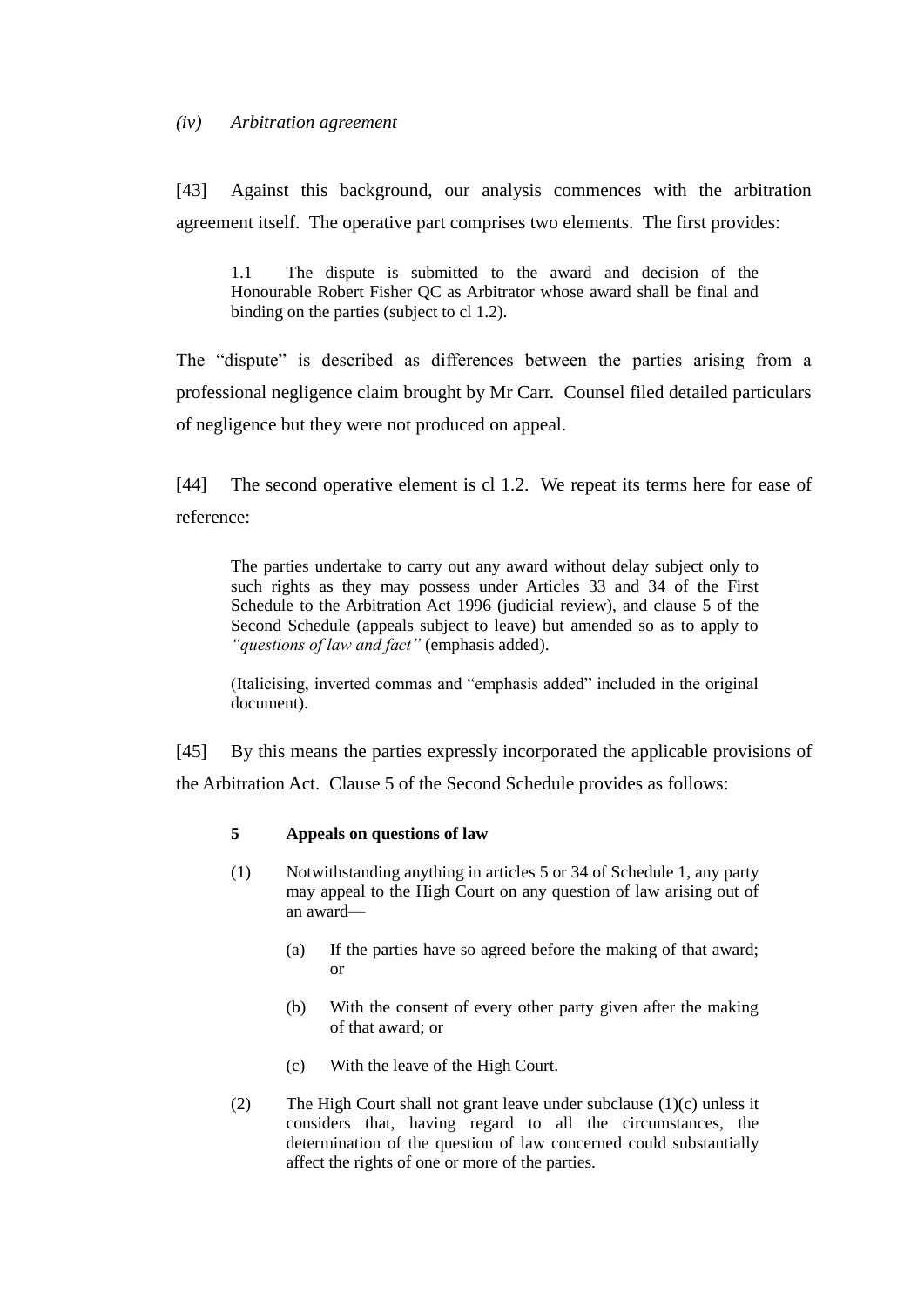- (3) The High Court may grant leave under subclause [\(1\)\(c\)](http://www.brookersonline.co.nz/databases/modus/lawpart/statutes/link?id=ACT-NZL-PUB-Y.1996-99%7eEND%7eSCHG%7eSCH.2%7eCL.5%7eSCL.1%7eP.c&si=15&sid=6dw5ra7qu14b5lnckoeun3jonn2e7kpd&hli=0&sp=mcg) on such conditions as it sees fit.
- (4) On the determination of an appeal under this clause, the High Court may, by order,—
	- (a) Confirm, vary, or set aside the award; or
	- (b) Remit the award, together with the High Court's opinion on the question of law which was the subject of the appeal, to the arbitral tribunal for reconsideration or, where a new arbitral tribunal has been appointed, to that arbitral tribunal for consideration,—

and, where the award is remitted under paragraph [\(b\),](http://www.brookersonline.co.nz/databases/modus/lawpart/statutes/link?id=ACT-NZL-PUB-Y.1996-99%7eEND%7eSCHG%7eSCH.2%7eCL.5%7eSCL.4%7eP.b&si=15&sid=6dw5ra7qu14b5lnckoeun3jonn2e7kpd&hli=0&sp=mcg) the arbitral tribunal shall, unless the order otherwise directs, make the award not later than 3 months after the date of the order.

- (5) With the leave of the High Court, any party may appeal to the Court of Appeal from any refusal of the High Court to grant leave or from any determination of the High Court under this clause.
- (6) If the High Court refuses to grant leave to appeal under subclause [\(5\),](http://www.brookersonline.co.nz/databases/modus/lawpart/statutes/link?id=ACT-NZL-PUB-Y.1996-99%7eEND%7eSCHG%7eSCH.2%7eCL.5%7eSCL.5&si=15&sid=6dw5ra7qu14b5lnckoeun3jonn2e7kpd&hli=0&sp=mcg) the Court of Appeal may grant special leave to appeal.
- (7) Where the award of an arbitral tribunal is varied on an appeal under this clause, the award as varied shall have effect (except for the purposes of this clause) as if it were the award of the arbitral tribunal; and the party relying on the award or applying for its enforcement under article [35\(2\)](http://www.brookersonline.co.nz/databases/modus/lawpart/statutes/link?id=ACT-NZL-PUB-Y.1996-99%7eEND%7eSCHG%7eSCH.1%7eCHP.8%7eART.35%7eSART.2&si=15&sid=6dw5ra7qu14b5lnckoeun3jonn2e7kpd&hli=0&sp=mcg) of Schedule 1 shall supply the duly authenticated original order of the High Court varying the award or a duly certified copy.
- (8) Article [34\(3\)](http://www.brookersonline.co.nz/databases/modus/lawpart/statutes/link?id=ACT-NZL-PUB-Y.1996-99%7eEND%7eSCHG%7eSCH.1%7eCHP.7%7eART.34%7eSART.3&si=15&sid=6dw5ra7qu14b5lnckoeun3jonn2e7kpd&hli=0&sp=mcg) and [\(4\)](http://www.brookersonline.co.nz/databases/modus/lawpart/statutes/link?id=ACT-NZL-PUB-Y.1996-99%7eEND%7eSCHG%7eSCH.1%7eCHP.7%7eART.34%7eSART.4&si=15&sid=6dw5ra7qu14b5lnckoeun3jonn2e7kpd&hli=0&sp=mcg) of Schedule 1 apply to an appeal under this clause as they do to an application for the setting aside of an award under that article.
- (9) For the purposes of article [36](http://www.brookersonline.co.nz/databases/modus/lawpart/statutes/link?id=ACT-NZL-PUB-Y.1996-99%7eEND%7eSCHG%7eSCH.1%7eCHP.8%7eART.36&si=15&sid=6dw5ra7qu14b5lnckoeun3jonn2e7kpd&hli=0&sp=mcg) of Schedule 1,—
	- (a) An appeal under this clause shall be treated as an application for the setting aside of an award; and
	- (b) An award which has been remitted by the High Court under subclause (4)(b) to the original or a new arbitral tribunal shall be treated as an award which has been suspended.
- (10) For the purposes of this clause, **question of law**
	- (a) includes an error of law that involves an incorrect interpretation of the applicable law (whether or not the error appears on the record of the decision); but
	- (b) does not include any question as to whether—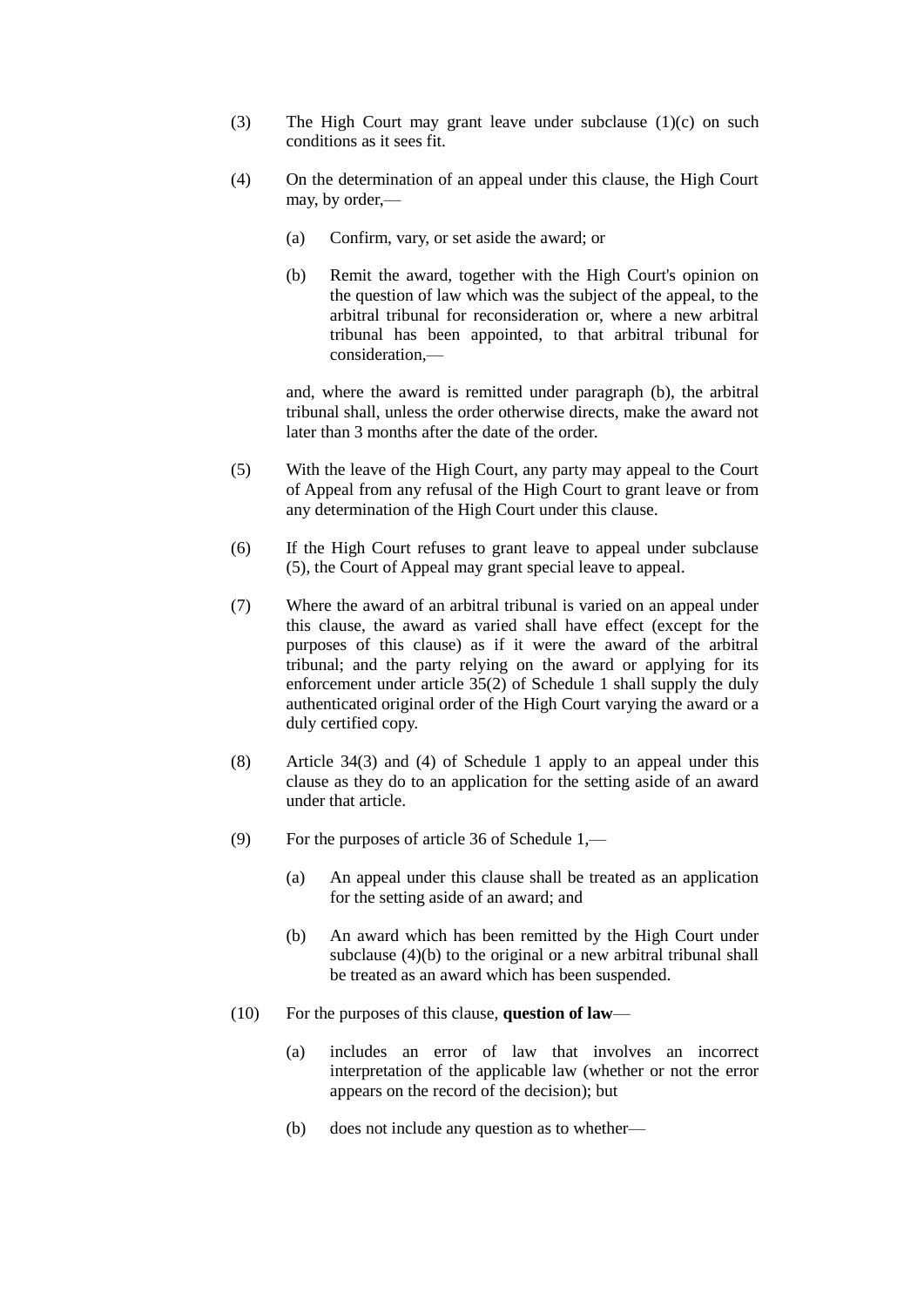- (i) the award or any part of the award was supported by any evidence or any sufficient or substantial evidence; and
- (ii) the arbitral tribunal drew the correct factual inferences from the relevant primary facts.

[46] This statutory provision is particularly material. In *Gold & Resource Developments (NZ) Ltd v Doug Hood Ltd*, <sup>48</sup> in the context of an application for leave under cl 5(1)(c), a Full Court of this Court affirmed Parliament's intention in the Arbitration Act to give effect to finality in arbitral awards where there had been no departure from settled principles of law or breach of natural justice. The legislative purpose was to limit judicial intervention in reviewing and setting aside awards where the parties have chosen arbitration.<sup>49</sup>

[47] The parties must have known that only two alternative dispute resolution mechanisms were available to them: they could either issue proceedings in the High Court or go to arbitration. As we shall explain, the parties had committed in principle to the arbitration process many months before the agreement was signed. Both parties are taken to have known that the arbitration process, confirmed by the statutory framework, was directed to achieving finality, as cl 1.1 of the agreement acknowledged. So, even if they had agreed to arbitrate in accordance with the rights of appeal allowed by cl 5 of the Second Schedule, there was no certainty that either party would be able to challenge the award. The introduction of cl 5(10) of the Second Schedule in 2007 further proscribed the nature of the right.

[48] We are satisfied that the words "and fact" should be severed from the balance of the agreement for these reasons:

(a) This was in substance an agreement to submit a dispute to arbitration for a final and binding determination, as Ellis J recognised,  $50$ including an express undertaking to carry out any award. That subject matter and the parties' primary obligations would remain essentially unchanged by excision of the words "and fact". Such a deletion alters

<sup>48</sup> <sup>48</sup> *Gold & Resource Developments (NZ) Ltd v Doug Hood Ltd* [2000] 3 NZLR 318 (CA).

<sup>&</sup>lt;sup>49</sup> *Downer Construction (NZ) Ltd v Silverfield Developments Ltd* [2007] 1 NZLR 785 (HC) at [44].

At [47].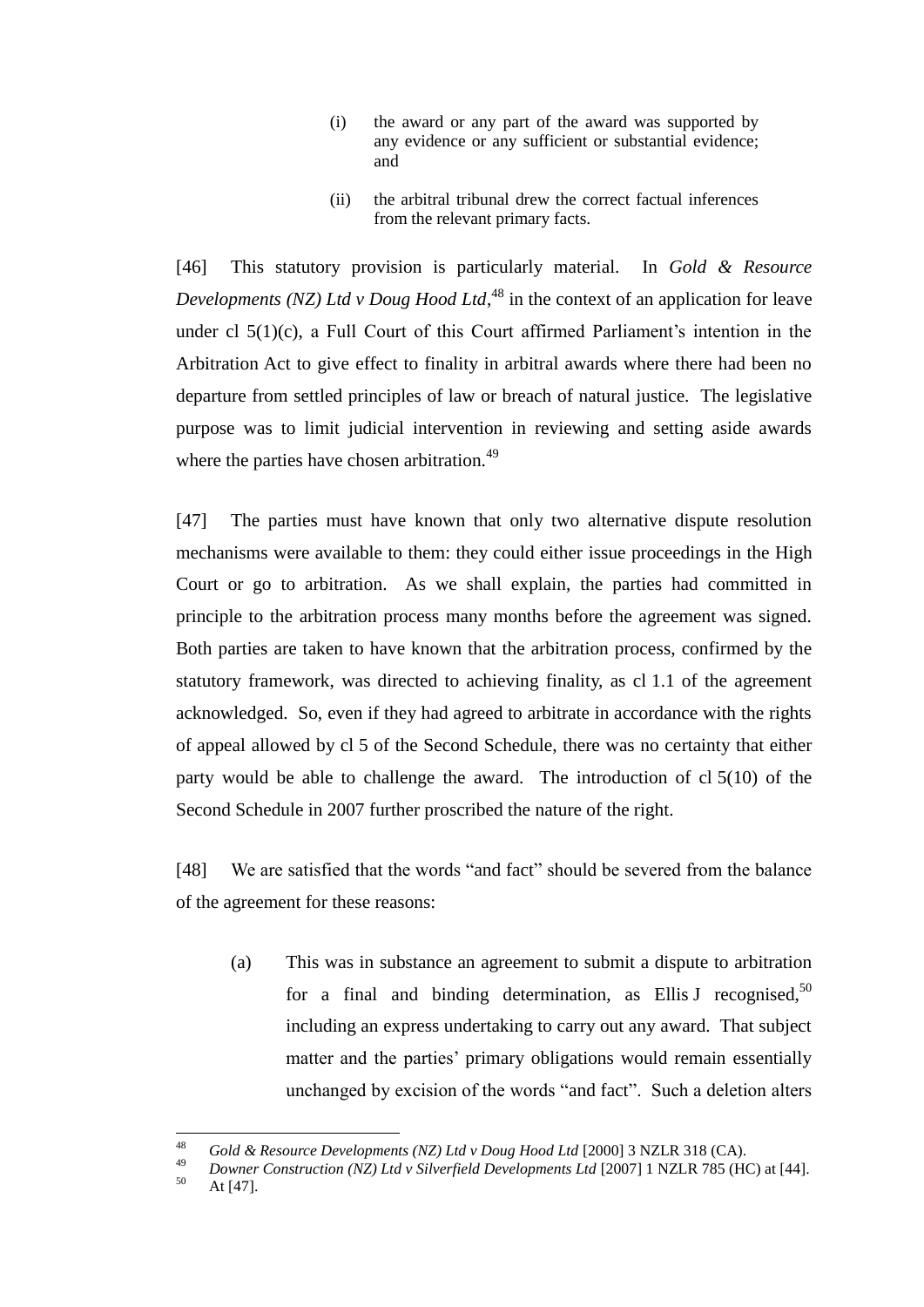only the extent of an ancillary right of appeal but not the nature and character of the agreement to arbitrate. The offending words are not so interconnected with the remaining provisions as to form an indivisible whole. The parties' undertaking to carry out the award is enforceable without adoption of the offending phrase.

- (b) The underlying mutual promises remain valid. The primary consideration passing from each party was the agreement to submit to arbitration. Each party stood equally to gain or to lose from performance of the agreement by completion of the arbitral process and delivery of the award. The invalid promise to allow each party to exercise a right of appeal on fact stands apart from the underlying promises.
- (c) The invalidity arises from a statutory prohibition, not from a more reprehensible cause such as being contrary to public policy, and does not taint the agreement as a whole.
- (d) The parties have now performed their mutual promises by following the agreed procedure provided by cl 3. The relevant issues were carefully identified, considerable evidence was produced and detailed submissions made. Each party made a significant contribution at considerable cost in money and resources. They have got what they bargained for. The Arbitrator has issued a partial award as required by cl 4. It was, if we may say so without commenting on the merits, a careful and comprehensive analysis of the evidence within the appropriate legal framework. This fact counts powerfully in favour of severance.
- (e) In this context we note, and give weight to, the principle endorsed by both counsel that the law's policy is to give effect to a contractual relationship wherever possible despite the existence of a vitiating factor. That principle applies all the more where parties have substantially performed an agreement and there is no suggestion that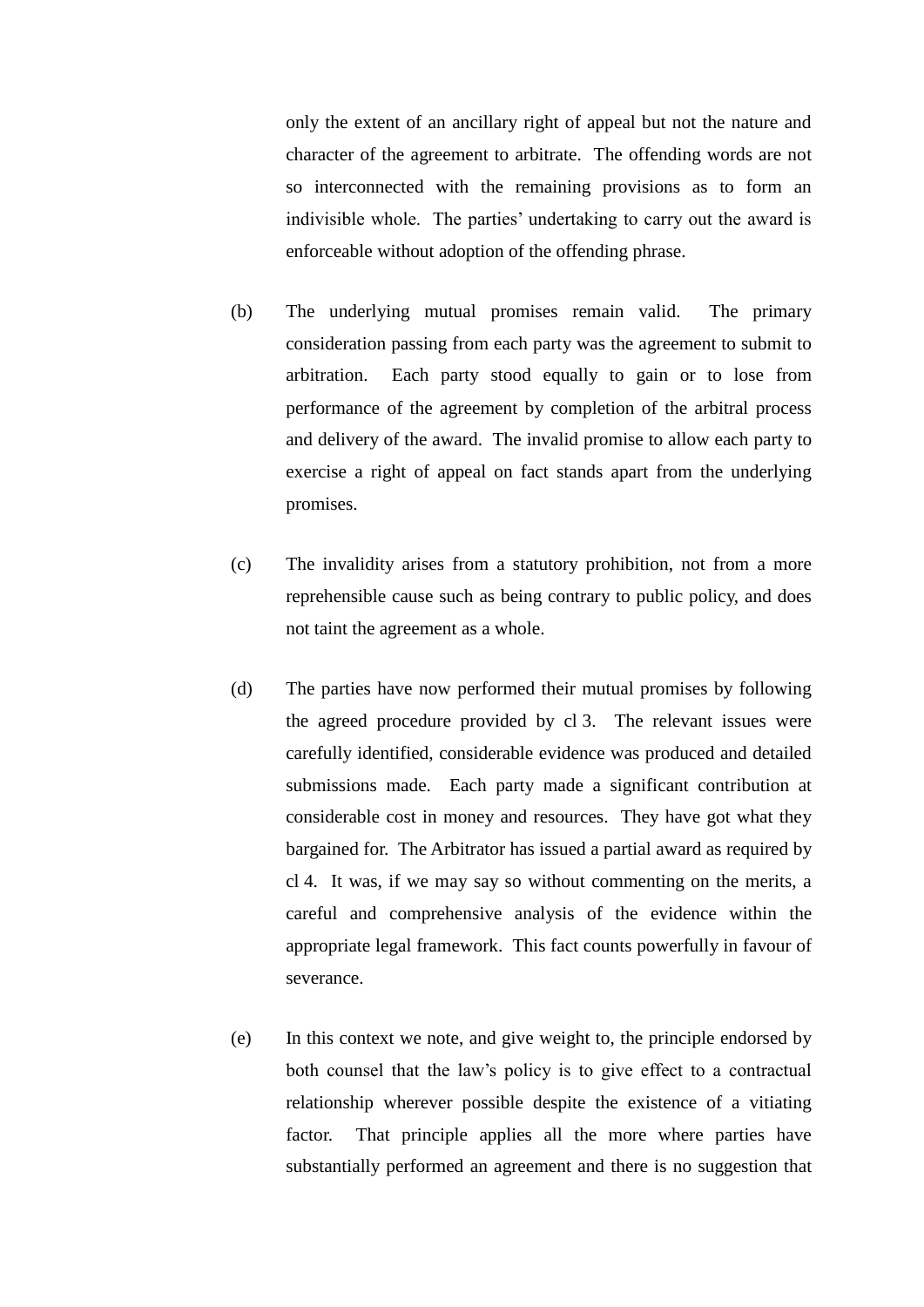one party caused or was responsible for the common error on rights of appeal.

[49] It follows that we respectfully disagree with each of Ellis J's critical conclusions. First, we are satisfied that she erred by applying the "but for" test propounded by McHugh J in *Humphries*. In this respect she took into account the pre-agreement correspondence passing between the parties and their solicitors to support a conclusion that GCA in particular would not have agreed to arbitrate without inclusion of a right of factual appeal.

[50] The Judge's attraction to the "but for" test is understandable. But her findings illustrate the anomalies arising from its application. Mr Miles observes that in March 2010 the parties had agreed in principle to follow the path of arbitration. From the outset, they apparently misunderstood the nature and scope of appeal rights from an arbitral award. Various draft agreements were exchanged. On 30 June 2010 GCA produced a draft adding the words "questions of law and fact". As noted, the agreement was eventually signed on 28 September 2010. The parties had by then participated in three conferences with the arbitrator and the arbitration process was well advanced.

[51] Ellis J found that the parties would not have agreed to arbitrate without the right of factual appeal. Plainly, however, the only alternative was litigation. The Judge did not identify how on an objective analysis of the agreement it would support the necessary consequential inference that on 28 September 2010 the parties would have abandoned the arbitral process which was already well in train and gone instead to trial if either or both had understood that a right of factual appeal was not available.

[52] Second, Ellis J erred in her equally decisive conclusion that it would be wrong in principle to order severance, and contrary to justice, where such an order would actively promote the contractual position of its proponent. With respect, we repeat that the inquiry is of an objective nature, requiring an assessment of the relevant provisions at the time the agreement was entered into. Thus the question is not whether, after performance of the agreement, severance would give GCA the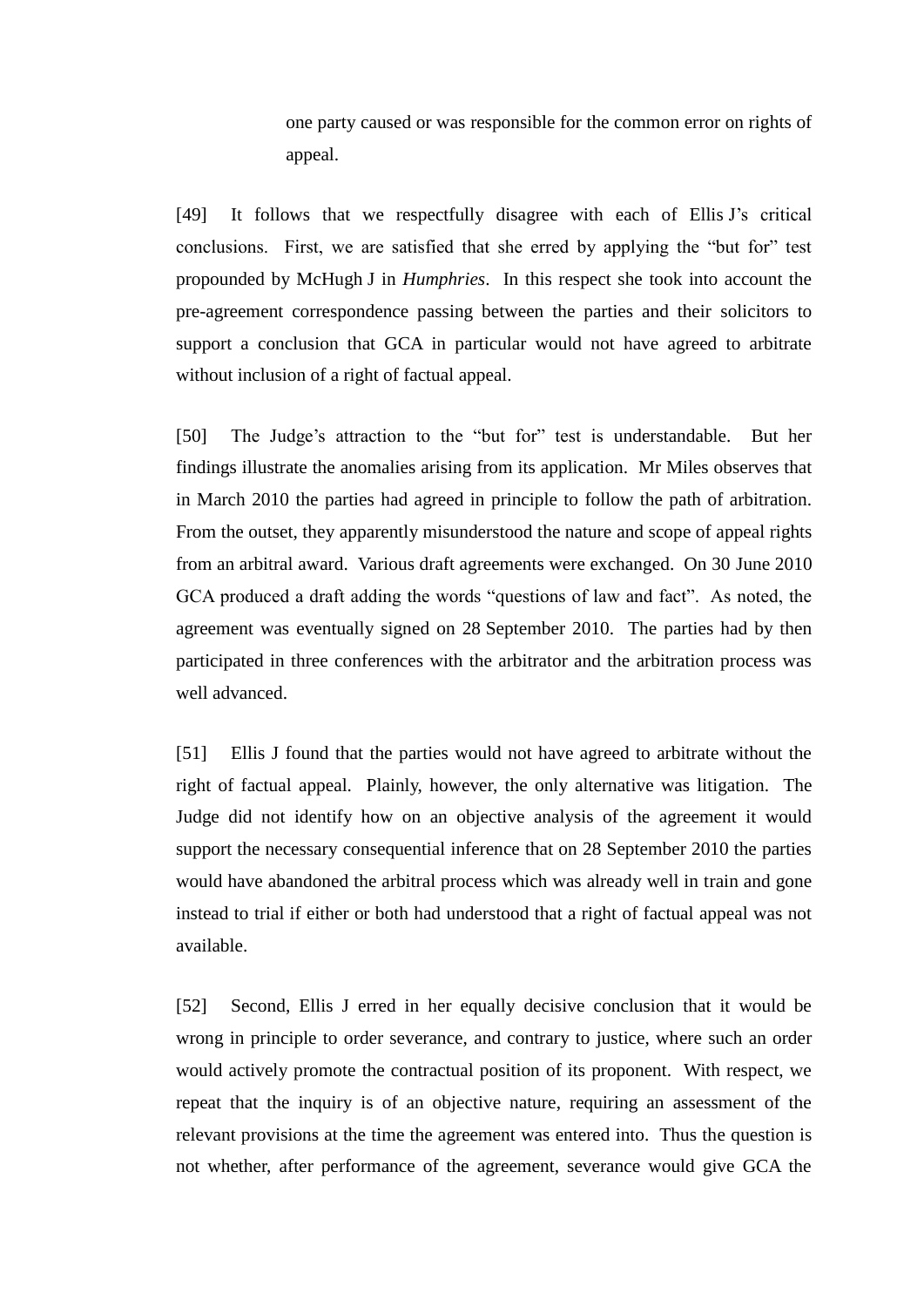benefit of a "windfall illegality"<sup>51</sup> or of a mistake for which it was partly responsible.<sup>52</sup> Equally, if this was the proper approach, it could be said that the High Court judgment setting aside the award has deprived GCA of a carefully reasoned award and allowed Mr Carr the corresponding benefit of impugning an adverse decision by a collateral means, without successfully challenging the merits. On balance, this factor was, we think, neutral.

[53] What was more important, in our judgment, but was not given sufficient weight by the Judge, was that the agreement to arbitrate was fully performed without the scope of the arbitration being affected by the invalidity in any respect.

[54] Accordingly, we respectfully conclude that Ellis J erred in her application of the principles of severance to the facts of this case.

### *(v) Statutory provisions*

<span id="page-22-0"></span>[55] Mr Ring submits that Ellis J's conclusion against severance is inconsistent with the purpose of other relevant statutes such as the Contractual Mistakes Act, the Contractual Remedies Act and the Illegal Contracts Act 1970 and the wider legal context.

[56] We agree that the Judge's refusal to sever the offending words is inconsistent with her dismissal of Mr Carr's alternative claim for setting aside on the ground of a mutual mistake in terms of s 6(1) of the Contractual Mistakes Act. She was satisfied in terms of  $s \ 6(1)(a)$  that the parties were influenced in their respective decisions to enter into the arbitration agreement by their shared mistake as to the right of appeal on questions of fact.<sup>53</sup> But she was satisfied that the mistake did not result in a substantially unequal exchange of benefits at the time of the contract as required by s  $6(1)(b)$ .<sup>54</sup> Mr Carr has not cross-appealed against this finding.

<sup>51</sup>  $\frac{51}{52}$  At [48].

 $52$  At [51].

 $53$  At [64].

At  $[65]$ .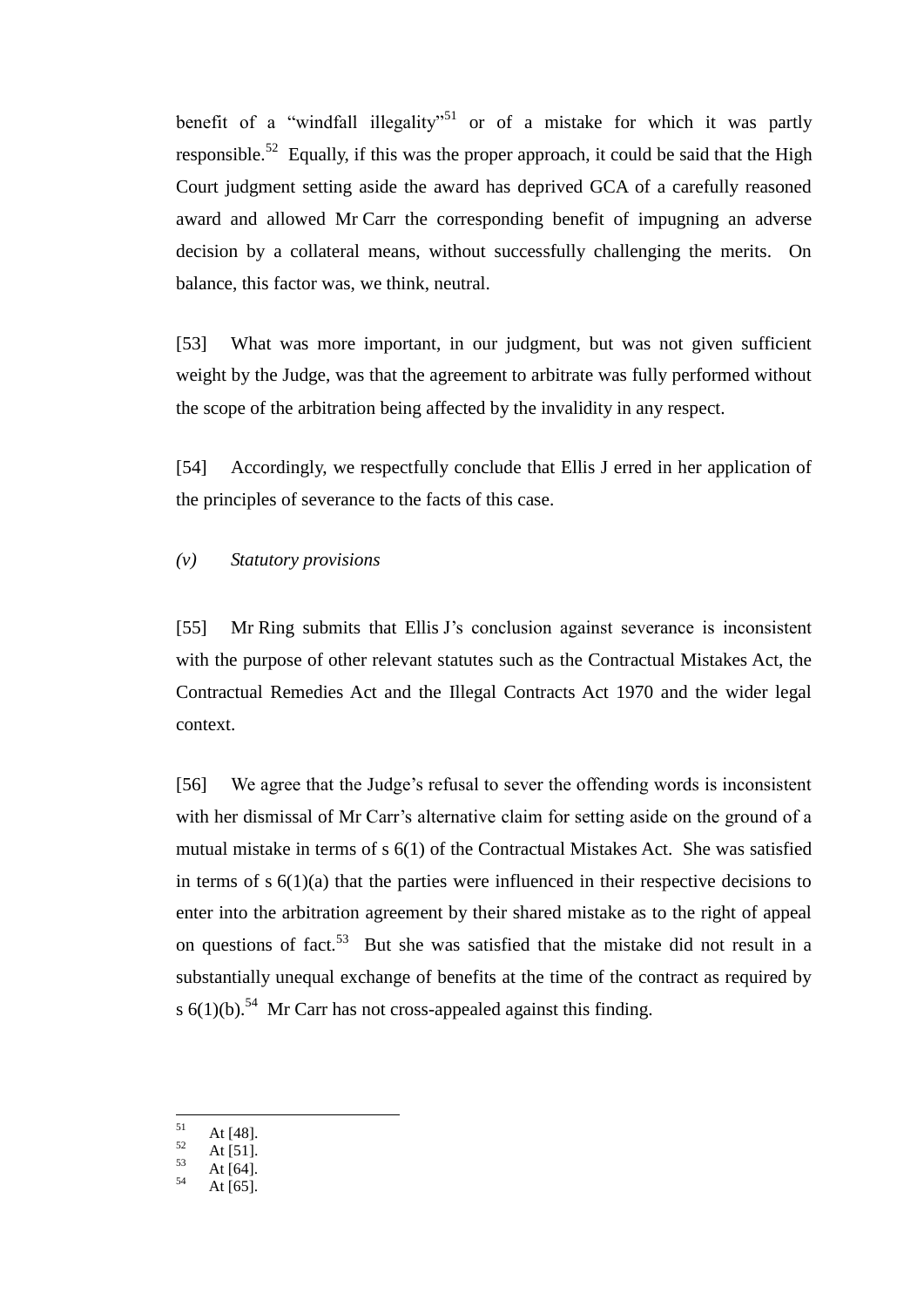[57] The Contractual Mistakes Act is a statutory codification of the principles applying to cases of mutual mistakes of law. It is common ground that these parties were mutually mistaken about their rights of appeal when signing the arbitration agreement. This fundamental mistake is surprising given that both sides had the benefit of independent legal advice. Both counsel proceeded on the premise that an enquiry into severance survives the Contractual Mistakes Act. However, both enquiries must be centred upon an assessment of the parties' positions at the time the contract was entered into. As Mr Ring submits, when entering into the contract each party was in exactly the same position, and gave and received exactly the same value, benefits, obligations and consideration. However, by expressly recognising and taking into account the inevitability, to which we have referred, that ultimately after performance of the agreement the result would be of greater value to one party than the other, the Judge has introduced an irrelevant or erroneous factor.

[58] Mr Ring also submits that the decision is inconsistent with the cancellation provisions of the Contractual Remedies Act. That is because Mr Carr effectively cancelled the arbitration agreement in circumstances where ss 7 and 8 of the Contractual Remedies Act did not allow that course. We are unpersuaded that these circumstances fit within the framework of the Contractual Remedies Act. Similarly we do not see how this case fits easily within the framework of the Illegal Contracts Act.

### *(vi) Nature of statutory invalidity*

<span id="page-23-0"></span>[59] We add for completeness that it was common ground, as Ellis J noted, that the second of the two elements included in the severability enquiry was not an issue. The nature of the statutory invalidity did not give rise to a barrier to enforcement of the arbitration agreement.

[60] Mr Ring submits, however, that this second element is more than just an exclusionary test. Where a case involves invalidity in a statutory context, consideration is required of whether the severability decision serves the purpose and policy of the enactment. In our judgment this issue should be considered within the separate discretionary exercise required by art 34.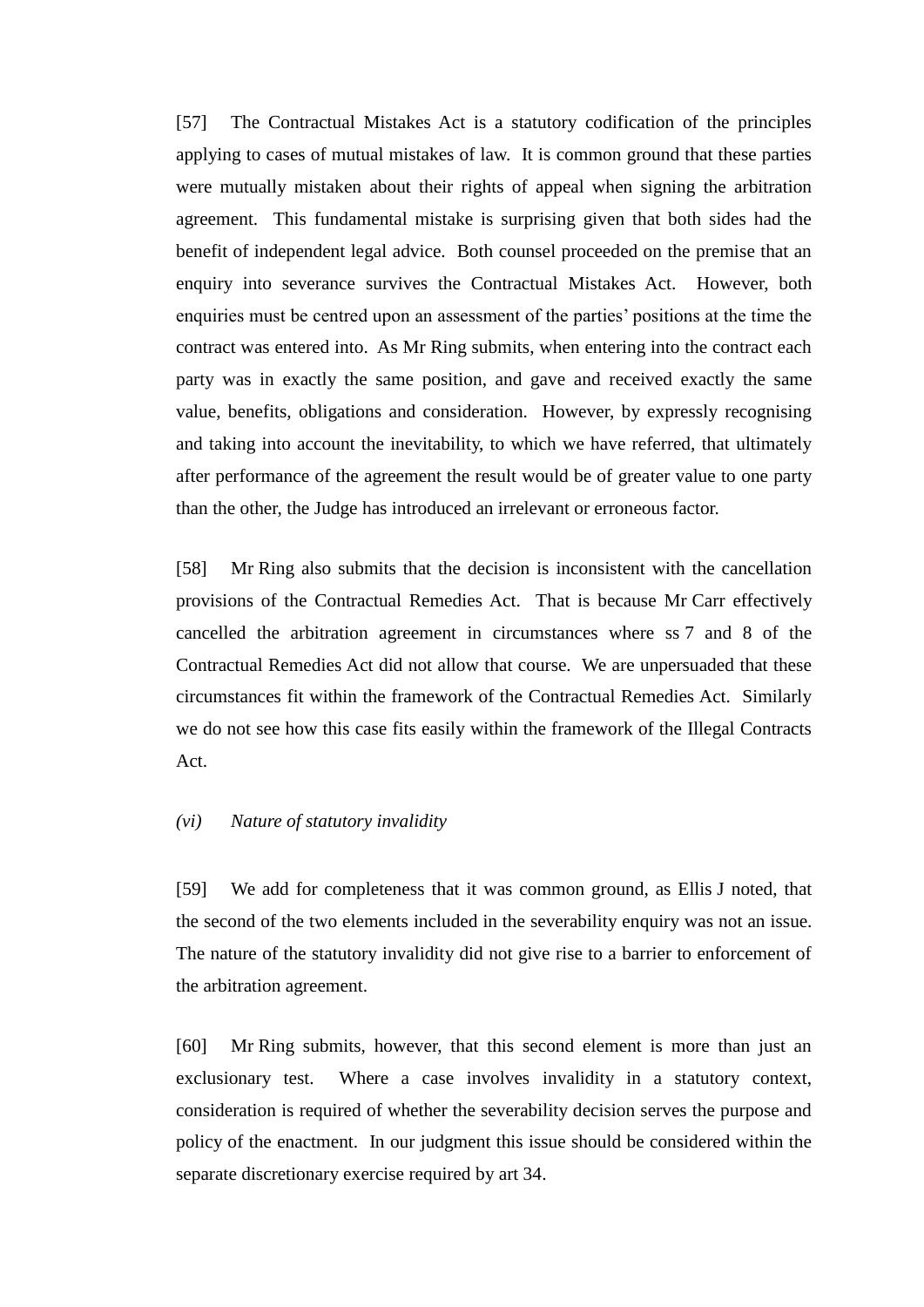### *(vii) Conclusion*

<span id="page-24-0"></span>[61] It follows that we would grant severance of the invalid provision by excising the words "and fact" from the arbitration agreement. As a result the agreement is treated as being valid in terms of art 34(2) of sch 1 of the Arbitration Act.

# (c) Discretion

<span id="page-24-1"></span>[62] However, if we are wrong in our threshold conclusion in favour of severance, with the result that the arbitration agreement is invalid, we must consider whether it would nevertheless be appropriate to exercise our discretion to set aside the award.

[63] As noted, Ellis J dealt with this question briefly. She found:<sup>55</sup>

In terms of any residual discretion as to setting aside under Art 34, I do not discount the time, money and effort expended by both parties on the arbitration process to date. Those matters weigh heavily with me. But ultimately, in my view, unless setting aside is ordered Gallaways will reap the very substantial benefit of a mistake for which it was, at least in part, responsible. Without that mistake the arbitration would not, in my view, have taken place at all. Through no fault of the arbitrator, the arbitration misfired from the start.

[64] We agree with the Judge that weight should be given to the time, money and resources expended by the parties on the arbitration process. But, as noted, we disagree with her reliance on the substantial benefit available to GCA from a mutual mistake, especially where she later found that the mistake did not give rise to any unequal exchange of benefits at the time the agreement was entered into.

[65] When considering whether to exercise our statutory discretion to set aside, we are entitled to take into account events outside the contractual matrix. In an affidavit sworn on 12 December 2011 in support of his application to the High Court, Mr Carr outlined the deliberate nature of his decision about the appropriate dispute resolution mechanism. In summary he deposed that:

(a) He was fully advised by independent solicitors from 2009 onwards.

<sup>55</sup> At  $[51]$ .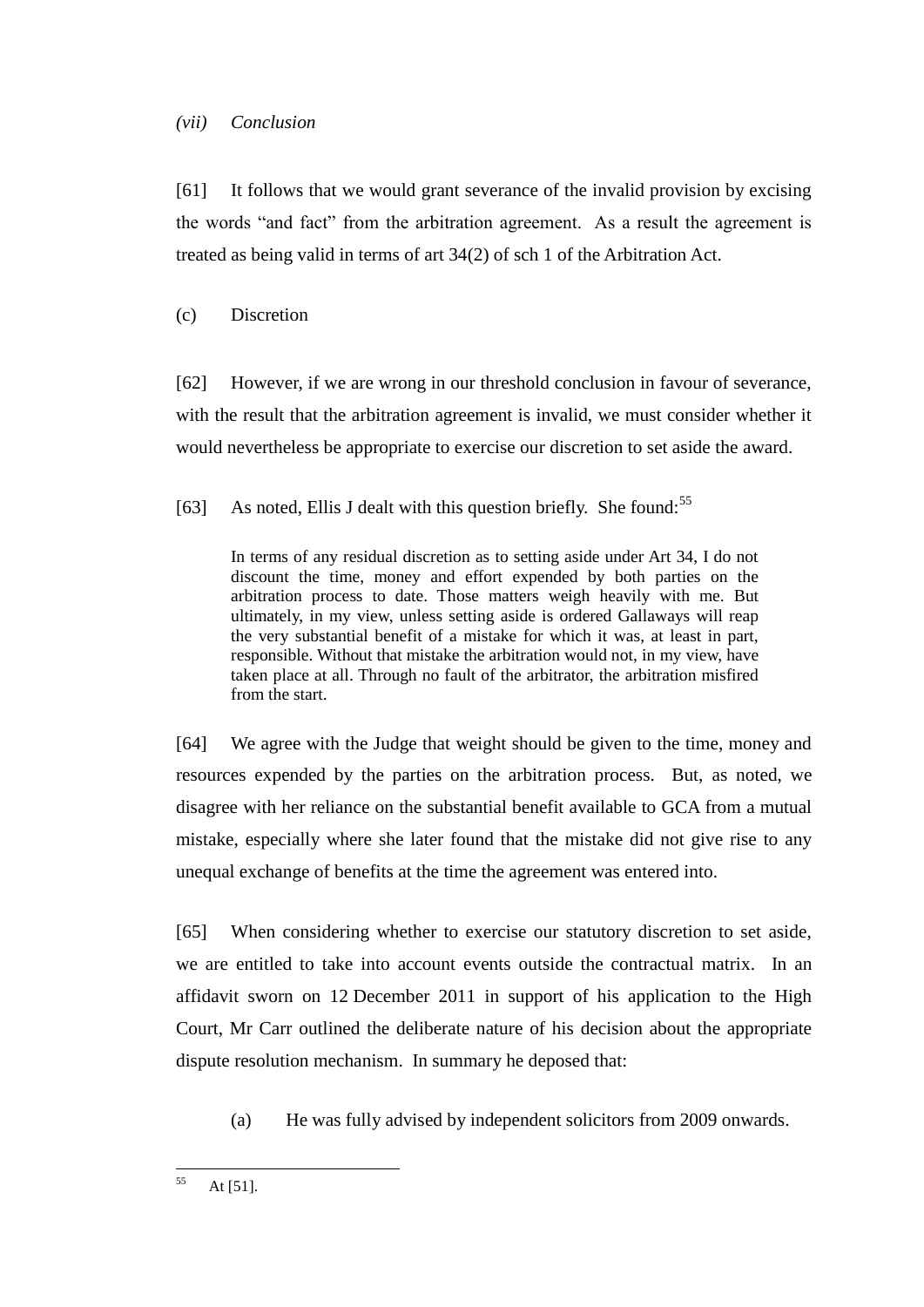- (b) He was aware of and placed weight on the prospect that an arbitral hearing would occur promptly whereas he was likely to face a delay in obtaining a fixture for a two or three week trial in the High Court. On 31 July 2009 his solicitors had advised that there was no certainty of obtaining a priority fixture whether in Dunedin or Christchurch.
- (c) Following a recommendation that Dr Fisher be appointed, he instructed his solicitor to research Dr Fisher's decisions delivered when he was a High Court Judge in any relevant area particularly on professional negligence. He took account of advice that Dr Fisher was regarded as a "black letter" lawyer but was unaware of any concerns about his qualifications to conduct this arbitration.
- (d) At an earlier stage in the negotiations about arbitration he was advised by his solicitor that there was little difference between rights of appeal against an arbitral award and a High Court judgment.
- (e) He was aware from a relatively early stage that his claim against GCA would be closely contested and that it would be complex both factually and legally.

[66] The discretion vested by art 34 is of a wide and apparently unfettered nature. We are satisfied it must be exercised in accordance with the purposes and policy of the Arbitration Act. Two specific purposes are to encourage the use of arbitration as an agreed method of resolving commercial and other disputes;<sup>56</sup> and to facilitate the recognition and enforcement of arbitration agreements and arbitral awards.<sup>57</sup> The principles and philosophy behind the statute are party autonomy within its framework, equal treatment, reduced court intervention and increased powers for the arbitral tribunal.<sup>58</sup> Parliament has clearly stated its intention that parties should be bound to accept the arbitral decision where they have chosen that method of resolution.<sup>59</sup> The recognised benefits of arbitration include speed, economy, choice

<sup>56</sup>  $\frac{56}{57}$  Section 5(a).

<sup>57</sup> Section 5(e). *Hickman v Turner & Waverley Ltd* [2012] NZSC 72 at [148].

<sup>58</sup> *Pathak v Tourism Transport Ltd* [2002] 3 NZLR 681 (HC) at [21]–[24].

<sup>59</sup> *Gold & Resource Developments (NZ) Ltd v Doug Hood Ltd*, above n 48, at [52].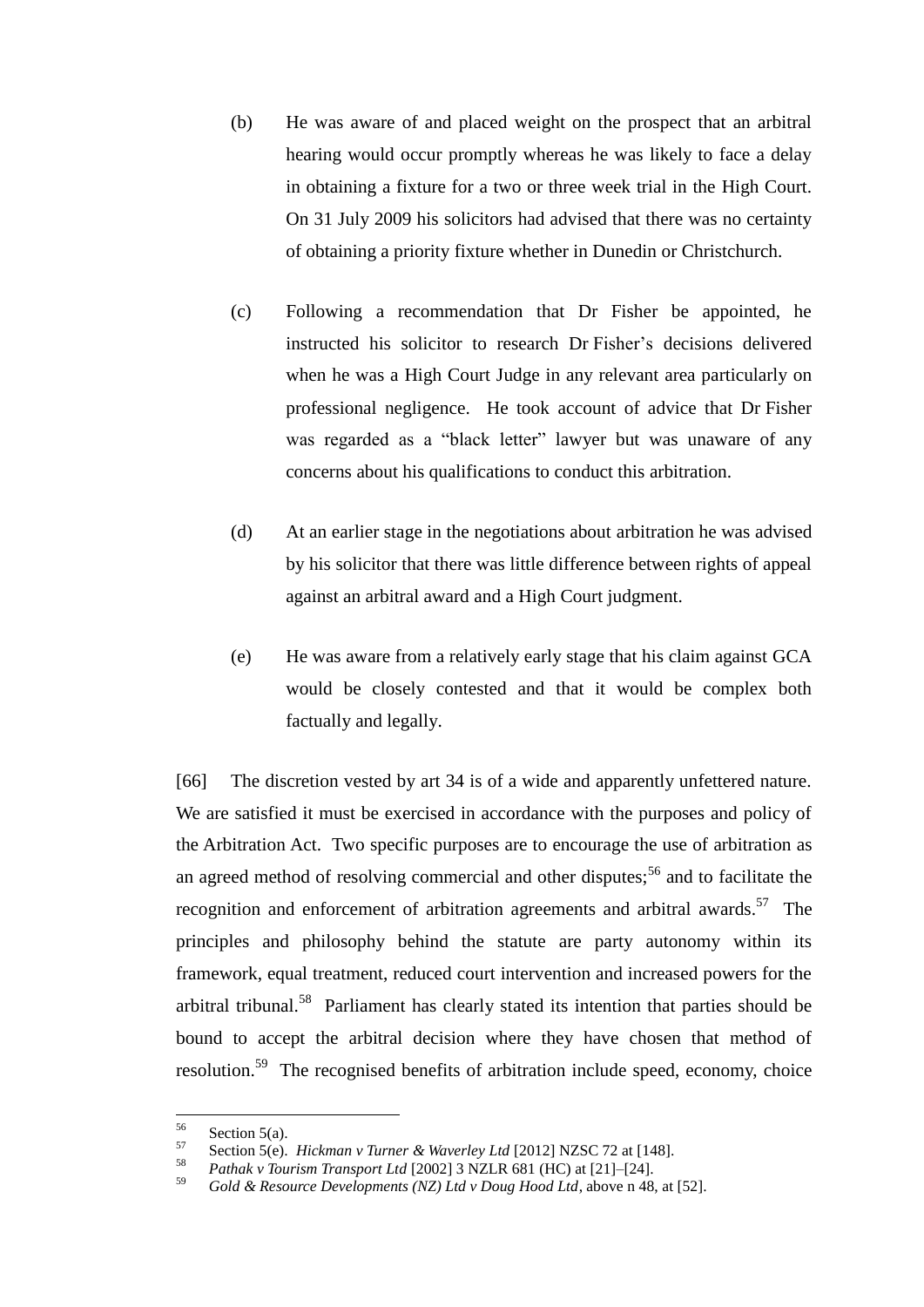of forum, anonymity and finality, the last by allowing the parties to limit their rights of appeal even though they cannot contract out of art 34.<sup>60</sup>

[67] The statutory principles and philosophy, when considered in the context of this case, plainly favour validation of the agreement. In our judgment it would be inappropriate within the exercise of our statutory discretion to set aside the award. In addition to those factors which support severance, in particular the fact of performance of the agreement, we emphasise that:

- (a) The parties made conscious and informed decisions to submit to arbitration in preference to litigation through the High Court and beyond. As noted, they must be taken to have known of the statutory purposes and policy governing this choice. Each party made its decision with the benefit of independent legal advice.
- (b) It would be contrary to the legislative intention to allow one party to take what he perceived to be the benefits of following the arbitration course but then to set aside an adverse award, not on its merits but in reliance on an error for which he must bear his own independent responsibility.

[68] Another material factor is our satisfaction that this result does not cause an injustice. The effect of severance is to diminish but not deprive him of his appeal rights. Mr Carr retains his statutory rights of appeal against the partial award according to arts 33 and 34 of the First Schedule and cl 5 of the Second Schedule; they are expressly recognised within the operative clause. In particular he can appeal on questions of law, subject to resolution of the scope of his appeal. That is necessary because, as noted, Mr Carr alternatively sought leave to appeal under cl  $5(1)(c)$  of the Second Schedule on a number of what were described as questions of law.

[69] Clause 1.2 of the agreement is ambiguous in that it is unclear whether the parties were purporting to expand the operative part of cl 5(1) of the Second

<sup>60</sup> <sup>60</sup> *Downer-Hill Joint Venture v Government of Fiji* [2005] 1 NZLR 554 (HC) at [62].